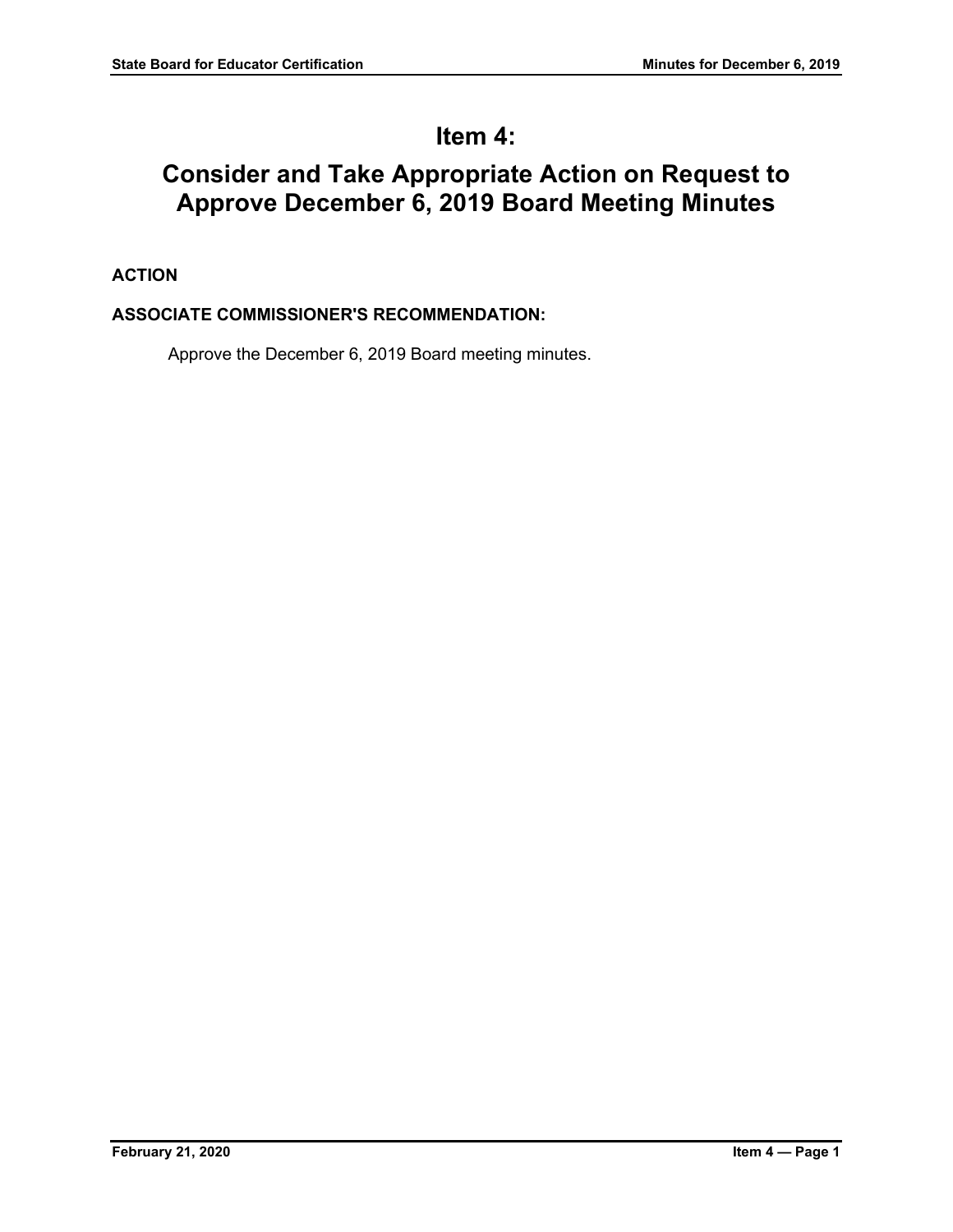# **STATE BOARD FOR EDUCATOR CERTIFICATION MEETING AGENDA**

# **DECEMBER 6, 2019 AT 8:30 AM**

**1701 N. CONGRESS AVE. ROOM 1-104**

**The Board will meet in open session and after determining the presence of a quorum, deliberate and possibly take formal action, including emergency action, on any of the following agenda items:**

### **1. Call to Order**

The State Board for Educator Certification (SBEC) convened its meeting at 8:34 AM on Friday, December 6, 2019, in Room 1-104 of the William B. Travis Building, 1701 N. Congress Avenue in Austin, Texas.

Present: Ms. Rohanna Brooks-Sykes, Dr. Arturo Cavazos, Mr. Tommy Coleman, Ms. Jill Druesedow, Dr. Andrew Lofters, Ms. Courtney MacDonald, Ms. Shareefah Mason, Ms. Sandie Mullins, Ms. Kelvey Oeser, Mr. Jose Rodriguez, Dr. Laurie Turner, and Mr. Carlos Villagrana.

Absent: Ms. Laurie Bricker, Dr. Edward Hill, and Dr. John Kelly.

Ms. Druesedow recognized Ms. Kelvey Oeser to introduce herself to the Board.

#### **2. Associate Commissioner's Comments Regarding the SBEC Agenda**

Mr. Franklin welcomed the Board and audience members and expressed his gratitude for the team that supports SBEC's work. Mr. Franklin also welcomed Kelvey Oeser, the deputy commissioner for educator support at the Texas Education Agency and Commissioner Morath's designee for SBEC. Ms. Oeser expressed her excitement in joining the Board and recognition of the importance of SBEC's work.

#### **3. Public Comment**

*The Board shall allocate up to thirty (30) minutes at the beginning of each regularly scheduled meeting of the full Board for public comment on non-agenda and consent agenda items. In accordance with SBEC Board Operating Policies and Procedures, late registration for providing oral or written comment will be accepted up to 30 minutes prior to the beginning of the Board meeting.*

#### **CONSENT AGENDA**

### **4. Consider and Take Appropriate Action on Request to Approve October 4, 2019 Board Meeting Minutes**

The October 4, 2019 meeting minutes were approved.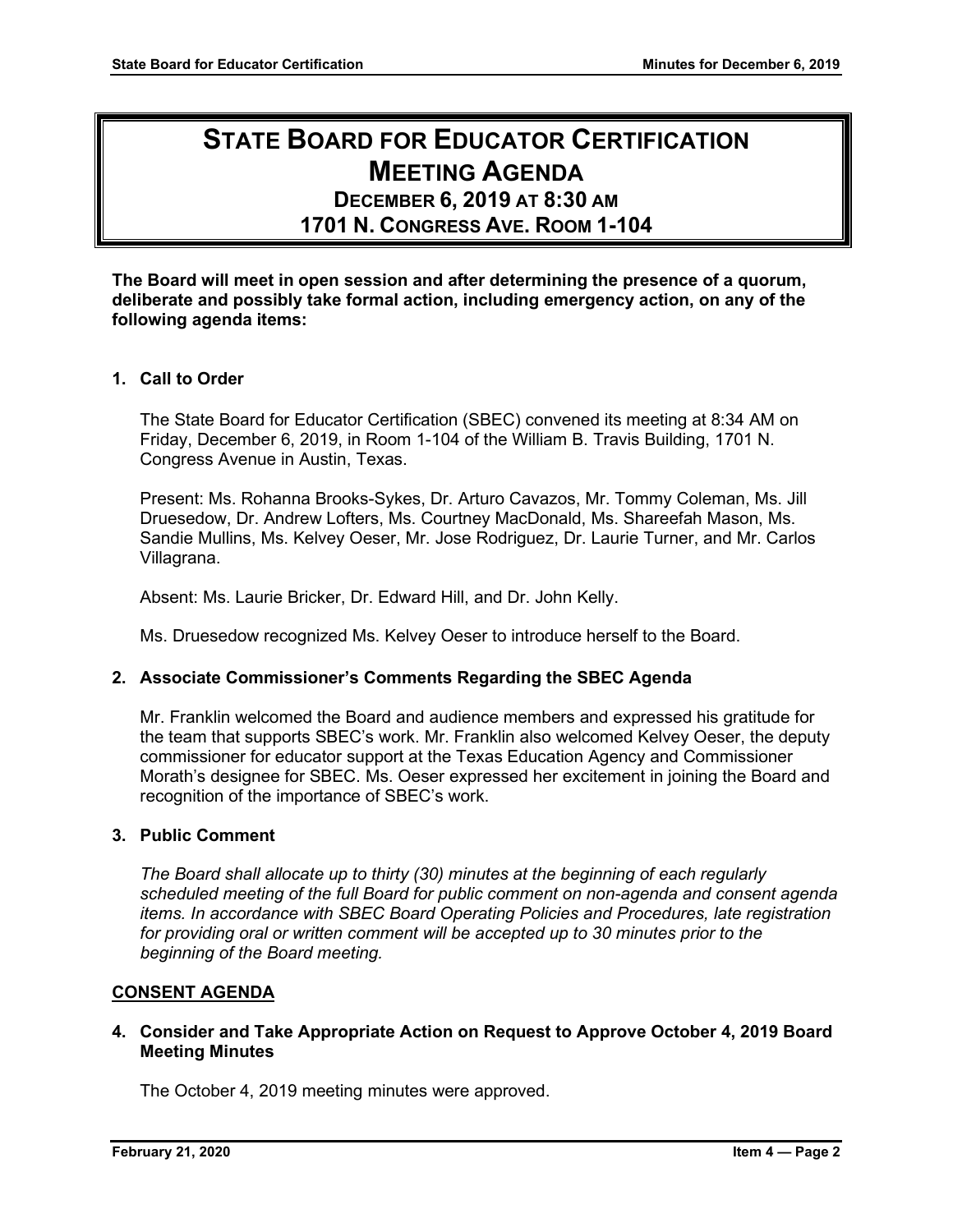# **DISCUSSION AND ACTION**

### **5. Update on Divisions of Educator Leadership and Quality Department**

Ms. Cook presented updates on behalf of the Division of Educator Certification. She stated that the fiscal year is divided into four quarters: Quarter 1 (September–November); Quarter 2 (December–February); Quarter 3 (March–May); and Quarter 4 (June–August). Ms. Cook highlighted the Quarter 4 increase in production statistics for educator certificate issuance and renewal.

Dr. Jones presented updates on behalf of the Division of Educator Standards, Testing, and Preparation. He first highlighted the testing statistics for Quarter 4 as well as the totals for the year, followed by highlighting the preparation statistics for both Quarter 4 and year-end totals.

Dr. Olofson presented updates on behalf of the Division of Educator Data. He highlighted the increase in the number of Educator Preparation Programs with a status of Accredited— Warned and Accredited—Probation. Mr. Villagrana asked about the decrease in the number of newly certified educators, and if we collected data as to the cause of the decrease. Dr. Olofson noted that while these descriptive statistics did not provide insight as to the cause, staff would follow up with Mr. Villagrana to continue discussion.

Ms. Moriaty presented updates on behalf of the SBEC Enforcement Division. She highlighted the sharp rise in contract abandonment cases during FY19, a 100% increase over the number of contract abandonment cases opened in FY18.

Mr. Rodriguez presented updates on behalf of the Division of Educator Investigations. He highlighted that cases increased in Q1 FY20 as compared to Q1 FY19 due to an increase in reporting as well as the legislative requirement to begin investigating allegations against non-certified employees. He also stated that the division will launch the "Do Not Hire" Registry in January 2020.

# **6. Consider and Take Appropriate Action on Adoption of Proposed Amendments to 19 TAC Chapter 249, Disciplinary Proceedings, Sanctions, and Contested Cases, Subchapter B, Enforcement Actions and Guidelines**

Ms. Moriaty presented this item to the Board. Ms. Moriaty noted that the proposed amendments both implemented statutory changes from the recent legislative session and added contract abandonment within the past 12 months to the reasons the SBEC could deny certification.

With regard to the proposed addition of contract abandonment to 19 TAC §249.12(b)(7), Ms. Moriaty noted that the SBEC had received public comment from the Texas Classroom Teachers Association (TCTA) in support of the provision, but had also received comment from the Texas State Teachers Association (TSTA) expressing concerns that there was no statutory basis for the proposed rule, that it would be used as a means for preventing an educator from renewing a certificate, and that the rule was unclear because it did not explicitly reference the requirements of 19 TAC §249.14(j). Ms. Moriaty stated that staff disagreed with TSTA's comments because the SBEC has broad statutory authority to regulate educators and would not use the rule on renewals since the SBEC has continuing jurisdiction over inactive certificates that are eligible for renewal. Nevertheless, Ms. Moriaty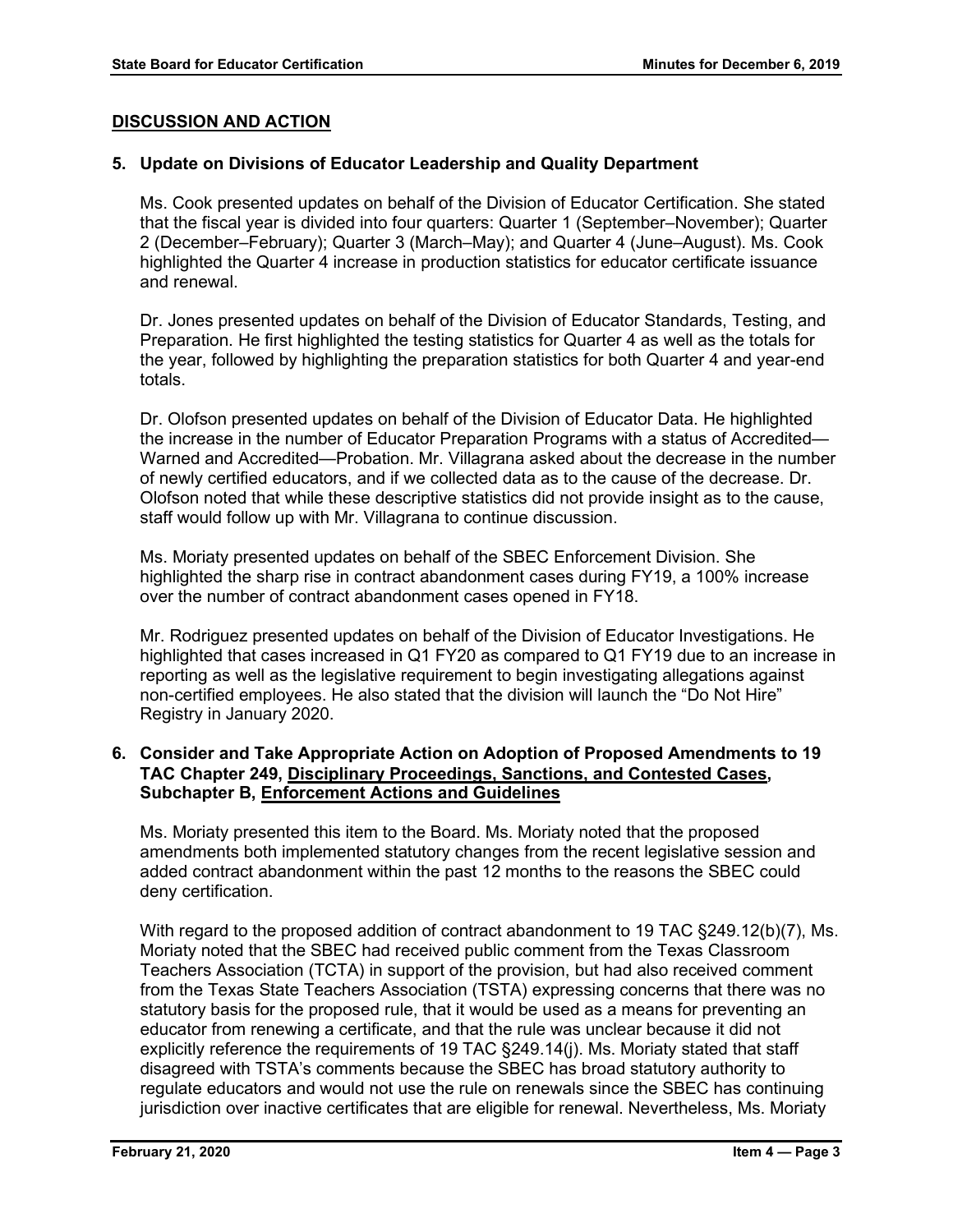recommended that the SBEC not adopt the proposed amendment to 19 TAC §249.12(b)(7) because it was not in keeping with the SBEC's recent movement away from harsh penalties for contract abandonment generally. Ms. Moriaty pointed out that the SBEC has other means under its current rules for effectuating a suspension against an educator who tries to renew an expired certificate after abandoning a contract.

With regard to the proposed changes to 19 TAC §249.15, Ms. Moriaty presented public comments from TSTA. On 19 TAC §249.15(b)(4), TSTA commented that they believed TEC §21.006 and §21.0062 did not belong in the list of reporting statutes because those provisions did not require reporting to the Commissioner of Education. Ms. Moriaty disagreed, noting the disjunctive "or" in the provision. On 19 TAC §249.15(b)(9)(L), TSTA commented that the provision would be clearer with a citation to 19 TAC §247.2(3)(H), the provision of the Educators' Code of Ethics that defines appropriate educator-student boundaries. Ms. Moriaty agreed, and recommended that the SBEC make an amendment to the proposed text to cite 19 TAC §247.2(3)(H).

Ms. Moriaty presented a final public comment from an individual who was opposed to the SBEC striking student loan default from the grounds for possible discipline by the SBEC in 19 TAC §249.15(f). Ms. Moriaty pointed out that SB 37 had changed the statute to forbid licensing boards like SBEC from taking any sort of disciplinary action against a licensee for student loan default, removing any discretion SBEC had in this area.

# **Motion and vote:**

*Motion was made by Dr. Cavazos to approve for adoption, subject to the State Board of Education review, proposed amendments to 19 TAC Chapter 249, Disciplinary Proceedings, Sanctions, and Contested Cases, Subchapter B, Enforcement Actions and Guidelines, with an effective date of 20 days after filing the adoption notice with the Texas Register. Second was made by Mr. Coleman.* 

*Amendment was made by Ms. Brooks-Sykes to strike all proposed changes to §249.12 and insert the phrase "as described in §247.3(3)(H) of this title" to the language regarding inappropriate communication in proposed §249.15(b)(9)(L). Second was made by Ms. Mullins and the Board voted unanimously in favor of the amendment.*

*The Board voted unanimously in favor of the amended motion.*

# **7. Consider and Take Appropriate Action on Adoption of Review of 19 TAC Chapter 230, Professional Educator Preparation and Certification**

Ms. Cook presented this item to the Board. She asked for the Board's support in adopting the four-year rule review and directed their attention to the purple folder that contained a summary of two public comments. Ms. Cook explained the comment from Texas Tech University (TTU) centered around candidate readiness to take certification examinations specified in Subchapter C. She confirmed that TEA staff agrees with the comment from TTU and stated there is an opportunity to engage with colleagues to get additional feedback that would inform a future rulemaking opportunity with the Board. Ms. Cook explained the comment from iteach Texas was directly related to the purpose of the science of teaching reading (STR) requirement and its connection to certification. She confirmed that TEA staff disagrees respectfully with the comment from iteach Texas and recommends no change in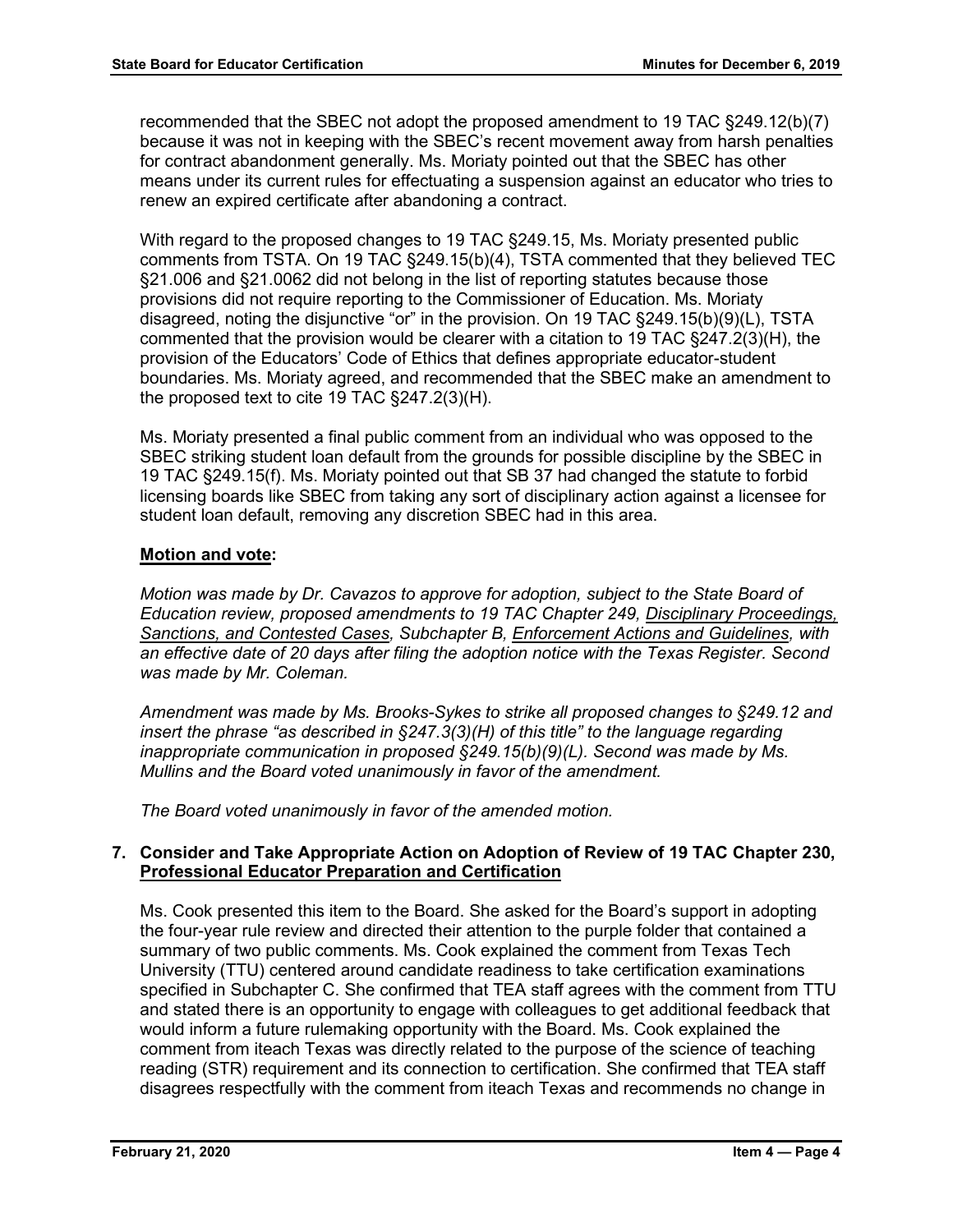rules because the statute is clear. Ms. Cook shared that Item 10 on this agenda addresses testing requirements and more directly aligns with the submitted comment.

Dr. Diann Huber, iteach Texas and Dr. Rae Queen, Teachworthy, were both registered to testify on this agenda item, but were given approval to share their comments on Item 10 as they determined that agenda item more closely aligned with the comments they prepared to share with the Board.

### **Motion and vote:**

*Motion was made by Ms. Brooks-Sykes to adopt the review of Chapter 230. Second was made by Ms. Mullins, and the Board voted unanimously in favor of the motion.*

### **8. Consider and Take Appropriate Action on Adoption of Review of 19 TAC Chapter 232, General Certification Provisions**

Ms. Pogue presented this item to the Board. Ms. Pogue explained this item closes the fouryear rule review for 19 TAC Chapter 232, General Certification Provisions. She also explained that this chapter provides requirements relating to certificate renewal and continuing professional education and national criminal history record information review of active certificate holders. She stated that there were no public comments received during the public comment period. There were no questions from the Board.

#### **Motion and vote:**

*Motion was made by Mr. Coleman to adopt the review of Chapter 232. Second was made by Ms. MacDonald, and the Board voted unanimously in favor of the motion.*

### **9. Consider and Take Appropriate Action on Proposed Review of 19 TAC Chapter 239, Student Services Certificates**

Ms. Cook presented this item to the Board. She stated that Chapter 239 deals with the following four certificate areas: School Librarian, School Counselor, Educational Diagnostician, and Reading Specialist. Ms. Cook asked for the Board's favorable support in opening the four-year rule review and stated she anticipates feedback on ways to improve the current rules. Following public comments by Ms. Chevalier and Ms. Friese, Ms. Cook responded to Mr. Rodriguez's questions related to assignment rules common to Master Reading Teacher and Reading Specialist certificate holders. Ms. Cook did not have data readily accessible on these certificate holders but confirmed she would have helpful data points to share with the Board at the next meeting. Dr. Cavazos stated that while exploring options and considering future rulemaking opportunities, there is value in keeping the integrity of the Reading Specialist certificate.

Public Comment was provided by: Andrea Chevalier Jan Friese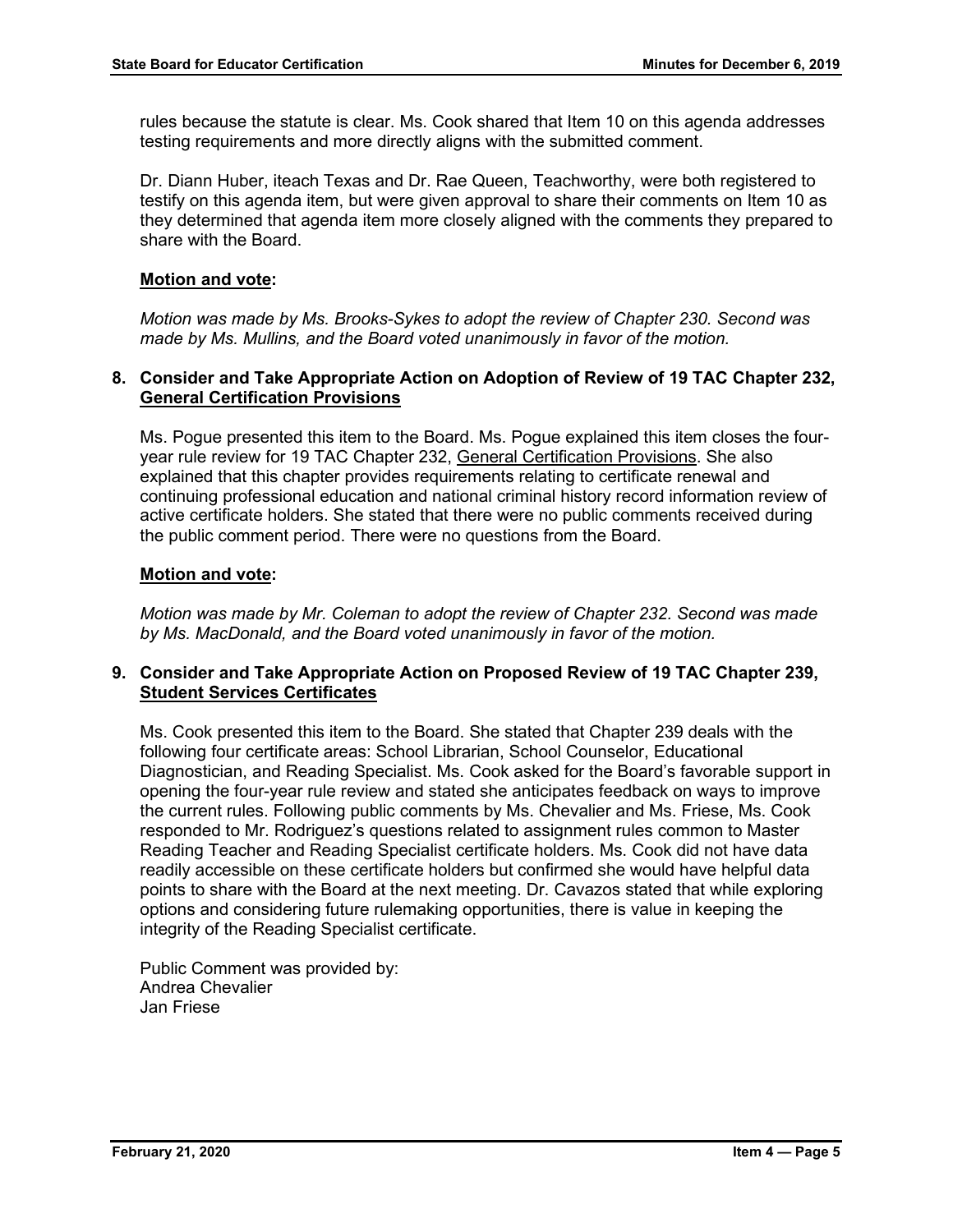# **Motion and vote:**

*Motion was made by Dr. Cavazos to propose the four-year rule review for Chapter 239. Second was made by Ms. Brooks-Sykes, and the Board voted unanimously in favor of the motion.*

### **10. Consider and Take Appropriate Action on Proposed Amendments to 19 TAC Chapter 230, Professional Educator Preparation and Certification, Subchapter C, Assessment of Educators, Subchapter D, Types and Classes of Certificates Issued, Subchapter E, Educational Aide Certificate, and Subchapter G, Certificate Issuance Procedures**

Ms. Perez, Ms. Wieland, and Ms. Barrera presented this item to the Board. Ms. Perez highlighted changes in Chapter 230, Subchapter C, D, E, and G that implement HB 3, SB 1839, HB 2039, and HB 3349 including a reduction in days between retakes to allow for two summer testing opportunities, aligning the required assessments for certification figure to include upcoming assessments and reflect active certifications. Ms. Wieland and Ms. Barrera presented the expansion of the educational aide certification to high school students taking Education and Training courses.

Ms. Brooks-Sykes had a question regarding an ethical component being incorporated into educational aide coursework. Dr. Lofters had a question regarding dual-credit courses. Mr. Villagrana shared concerns seeking clarity around timeline of implementation, and performance data and its impact to program accountability.

Public Comment was provided by: Steve Aleman Dr. Diann Huber Dr. Rae Queen

#### **Motion and vote:**

*Motion was made by Ms. Mullins to approve the changes in Chapter 230, Subchapter C, D, E, and G. Second was made by Mr. Coleman, and the Board voted unanimously in favor of the motion.*

#### **11. Consider and Take Action on Principal and Teacher Surveys for Accountability System for Educator Preparation Programs**

Dr. Olofson presented this item to the Board. He described the summary data from the 2018–2019 Principal Survey and 2018–2019 Teacher Survey. He highlighted that the questions presented for removal from the survey are not used in the scoring procedure approved by the SBEC.

Mr. Villagrana asked about a minimum response threshold for the teacher survey. Dr. Olofson noted that staff plans to bring a discussion item for Chapter 229 to the February 2020 meeting of the Board. Mr. Franklin noted that such a threshold may result in unintended consequences in the suppression of response rates.

Ms. Mullins asked for confirmation that only teachers necessary to be contacted were contacted. Dr. Olofson noted that data from the K–12 data system and the TAC to identify the teachers.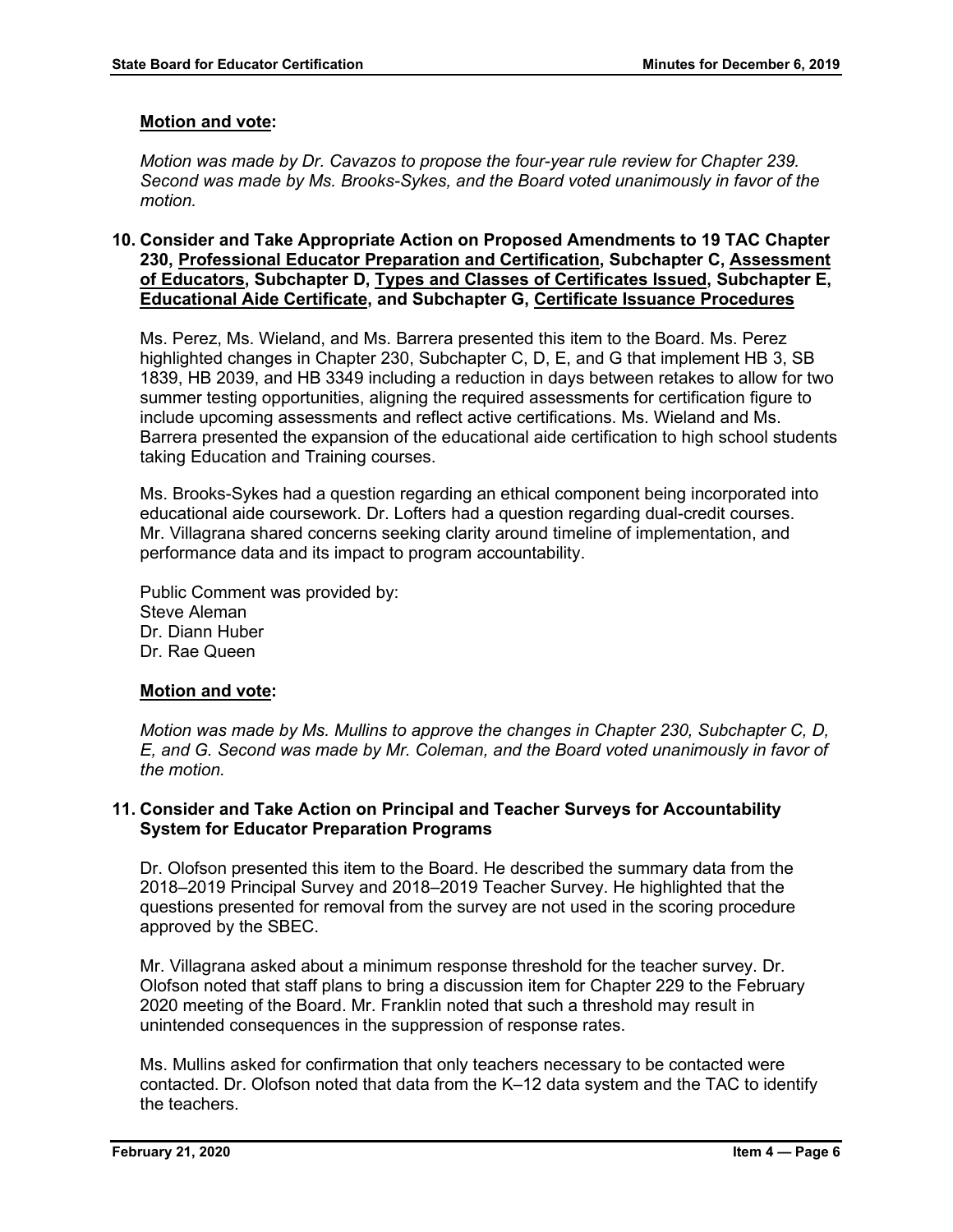Mr. Villagrana asked for clarification about how questions can be removed from the survey. Dr. Olofson clarified that all the other Teacher Survey questions are used for scoring, and that only one additional question is included on the Principal Survey. Dr. Cavazos cautioned against removing questions from the survey. He also commented that additional analyses could be done using the data. Mr. Rodriguez commented that the completion of the survey aligns with the expectations of a principal's duties.

Dr. Turner asked for clarification about the timing of the survey. Dr. Lofters asked for more information about the feedback from the field. Dr. Olofson clarified that the teacher survey is completed at the end of the first year of teaching on a standard license, while the principal survey is completed at the end of the first year as a teacher of record. He also noted prior discussion of the questions for removal. Dr. Cavazos voiced support for keeping the questions.

Public Comment was provided by: Dr. Rae Queen

### **Motion and vote:**

*Motion was made by Dr. Cavazos to approve the principal and teacher surveys as presented but also keeping question 49 in both the principal teacher surveys. Second was made by Dr. Turner. Motion was approved by the Board on a 7-1 vote.*

### **12. Consider and Take Appropriate Action on 2017–2018 and 2018–2019 Continuing Approval Reviews of Educator Preparation Programs**

Dr. Jones presented this item to the Board. Dr. Jones explained the item represents the remaining list of EPPs that were reviewed for the 2017–2018 and 2018–2019 school years and are brought to the board for continuing approval review by having met the required next steps or compliance plan by the due date of October 30, 2019. He explained the accreditation status is separate from the five-year review process in that the accreditation status is based on the ASEP indicator performance whereas the five-year review process is about program compliance with TAC. He also mentioned that the accreditation status but does determine the kind of program review the programs receive, whether desk review or on-site review.

#### **Motion and vote:**

*Motion was made by Ms. Mullins to approve the programs as presented for a five-year renewal of approval. Second was made by Mr. Coleman, and the Board voted unanimously in favor of the motion.*

### **13. Consider and Take Appropriate Action on Request to Approve New Class of Certificate at East Texas Baptist University**

Dr. Jones presented this item to the Board. He explained that East Texas Baptist University wanted to add the school counseling certificate class to their certificate inventory. Dr. Joan Strutton from the university was present and answered one question from Ms. Brooks-Sykes about the title of the master's degree that was selected by the program.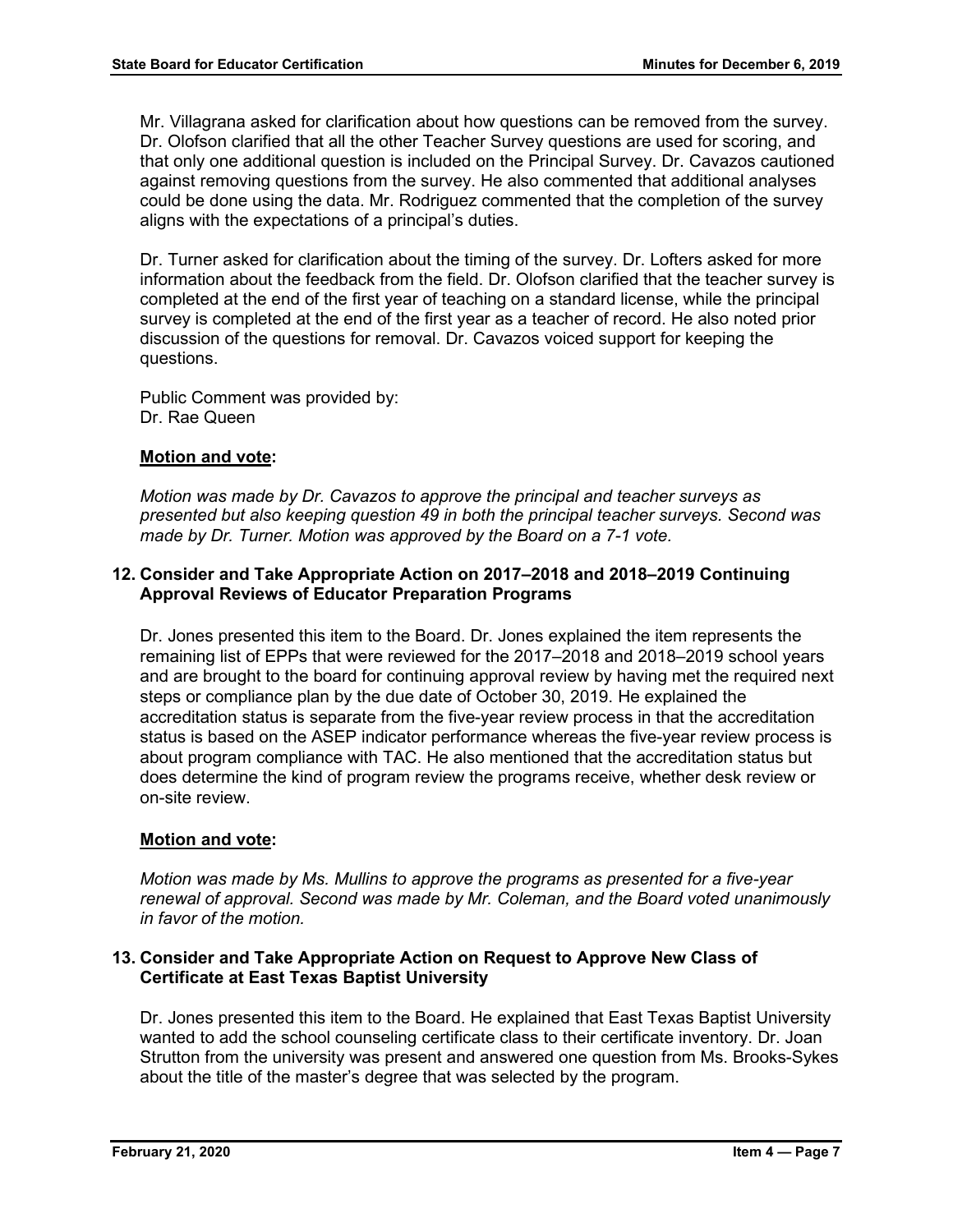# **Motion and vote:**

*Motion was made by Ms. Brooks-Sykes to approve the School Counselor class of certificate at East Texas Baptist University. Second was made by Ms. MacDonald, and the Board voted unanimously in favor of the motion.*

# **14. Consider and Take Appropriate Action on Agreed Order for South Texas Transition to Teaching (STTT) Alternative Certification Preparation Program**

Dr. Jones presented this item to the Board. He explained that Items 14, 15, and 16 were related to Item 12 concerning the five-year continuing approval review but with different proposed actions due to different circumstances. The agreed order for Item 14 and Item 15 were very similar in that both showed promise in what they submitted as next steps by the August 31, 2019, deadline and listed the conditions for each program to correct the deficiencies. For STTT, five conditions were included in the agreed order as Dr. Jones highlighted for the board, including the firm deadlines of March 25, 2020, and May 25, 2020.

Ms. Mullins asked whether STTT was a new EPP, and what was the process that would be followed if the agreed order was approved. Dr. Jones noted that if the order was approved there is a fixed timeline that the EPP will be required to follow for the conditions to be fulfilled and if not, the next action proposed to the board will be for program closure.

Mr. Coleman commented about the purpose and benefit of securing the agreed order as an efficient method to get to either program compliance or program closure.

Ms. Mason expressed concern for candidates to be able to transfer to another EPP in instances where a program is revoked immediately. Dr. Jones explained that there are a series of steps in place for programs that are closing with the first step requiring the EPP to contact any current candidates in the program that will not be able to be standard certified by the time of program closure. The programs would provide transfer forms for these candidates and assist for a smooth transition.

Ms. Mason asked a follow up question about when does the transitioning of candidates take place if a program is to close. Dr. Jones said for STTT, the second condition in the agreed order has critical information that is due from the program on March 25 and actions will take place at that time.

# **Motion and vote:**

*Motion was made by Ms. Mullins to approve the agreed order for the South Texas Transition to Teaching (STTT) Alternative Certification Program as presented. Second was made by Mr. Rodriguez, and the Board voted unanimously in favor of the motion.*

### **15. Consider and Take Appropriate Action on Agreed Order for Teaching via E-Learning (TEACH) Alternative Certification Preparation Program**

Dr. Jones presented this item to the Board. The agreed order for Item 15 is very similar to Item 14 in that the TEACH program showed promise in what was submitted as next steps by the August 31, 2019, deadline and listed the conditions for each program to correct the deficiencies. For TEACH, four conditions were included in the agreed order including the firm deadlines of March 25, 2020, and May 25, 2020.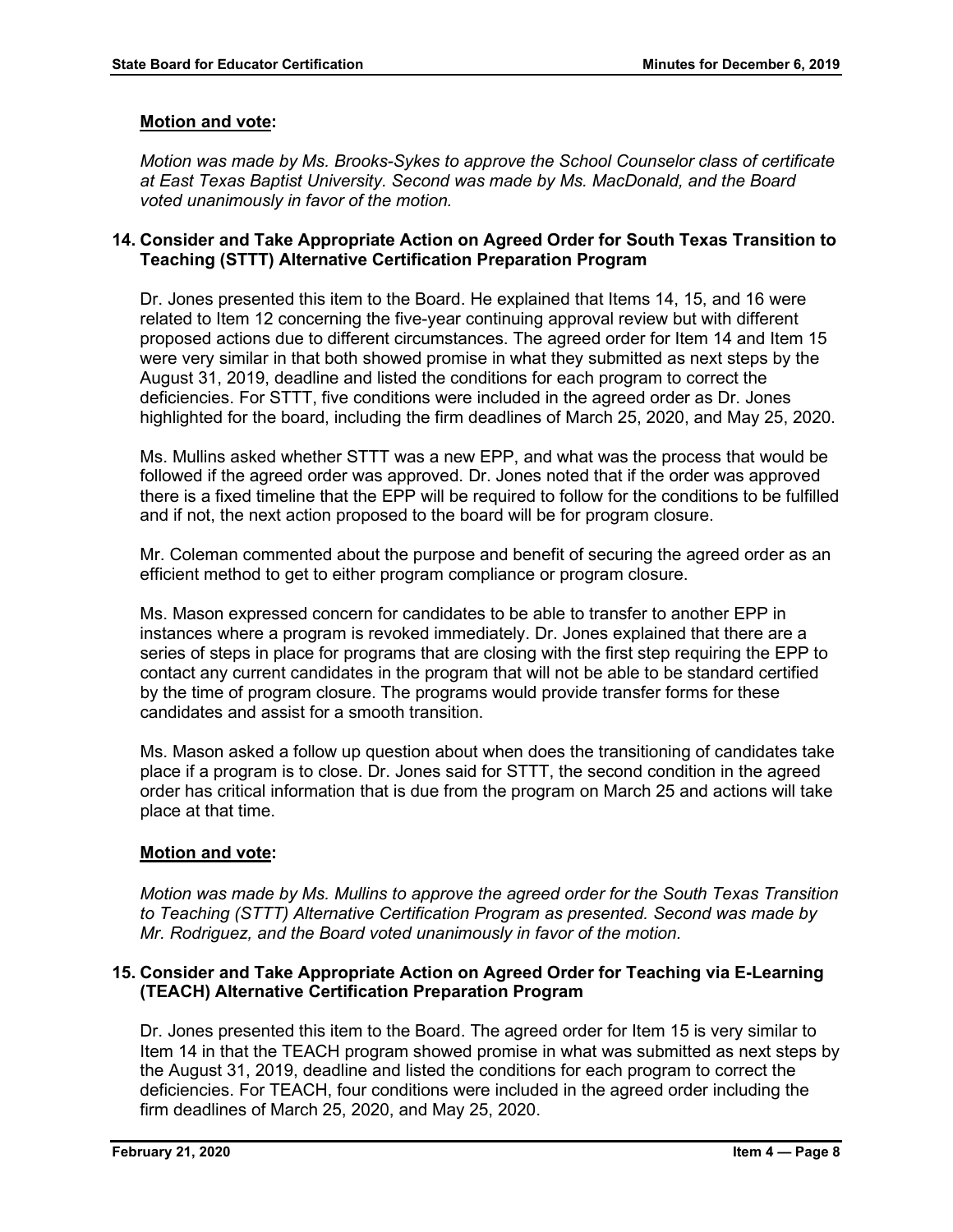#### **Motion and vote:**

*Motion was made by Mr. Coleman to approve the agreed order for the Training via E-Learning (TEACH) Alternative Certification Program as presented. Second was made by Mr. Rodriguez, and the Board voted unanimously in favor of the motion.*

# **16. Consider and Take Appropriate Action to Approve the Continuing Approval Review and Lifting of Board Orders for the TeacherBuilder.com Alternative Certification Educator Preparation Program**

Dr. Jones presented this item to the Board. Dr. Jones reviewed the history of the 2015 board order for the program, which had as one of the conditions that an on-site visit was required in order to verify that the program had corrected the identified deficiencies. The required onsite visit occurred on October 21–24, 2019, and as a result, indicated the program had corrected the prior deficiencies from 2015 and met all minimum requirements for the educator preparation program in the Texas Administrative Code.

### **Motion and vote:**

*Motion was made by Ms. Mullins to approve the continuing approval review for TeacherBuilder.com and lift the conditions on continuing approval imposed by the 2015 Order. Second was made by Mr. Coleman, and the Board voted unanimously in favor of the motion.*

### **17. Election of State Board for Educator Certification Officers**

Ms. Pogue presented the procedures for the election of State Board for Educator Certification officers as stated in the Board's operating policies and procedures (BOPP).

#### **Election of Board Chairperson**

#### **Motion and vote:**

*Motion was made by Ms. Druesedow to nominate Dr. Cavazos for Board Chairperson. There were no other nominations, Dr. Cavazos was elected Board Chairperson by acclamation.*

#### **Election of Board Vice-Chairperson**

#### **Motion and vote:**

*Motion was made by Dr. Cavazos to nominate Ms. Brooks-Sykes for Board Vice-Chairperson. There were no other nominations, Ms. Brooks-Sykes was elected Board Vice-Chairperson by acclamation.*

#### **Election of Board Secretary**

#### **Motion and vote:**

*Motion was made by Ms. Druesedow to nominate Mr. Rodriguez for Board Secretary. There were no other nominations, Mr. Rodriguez was elected Board Secretary by acclamation.*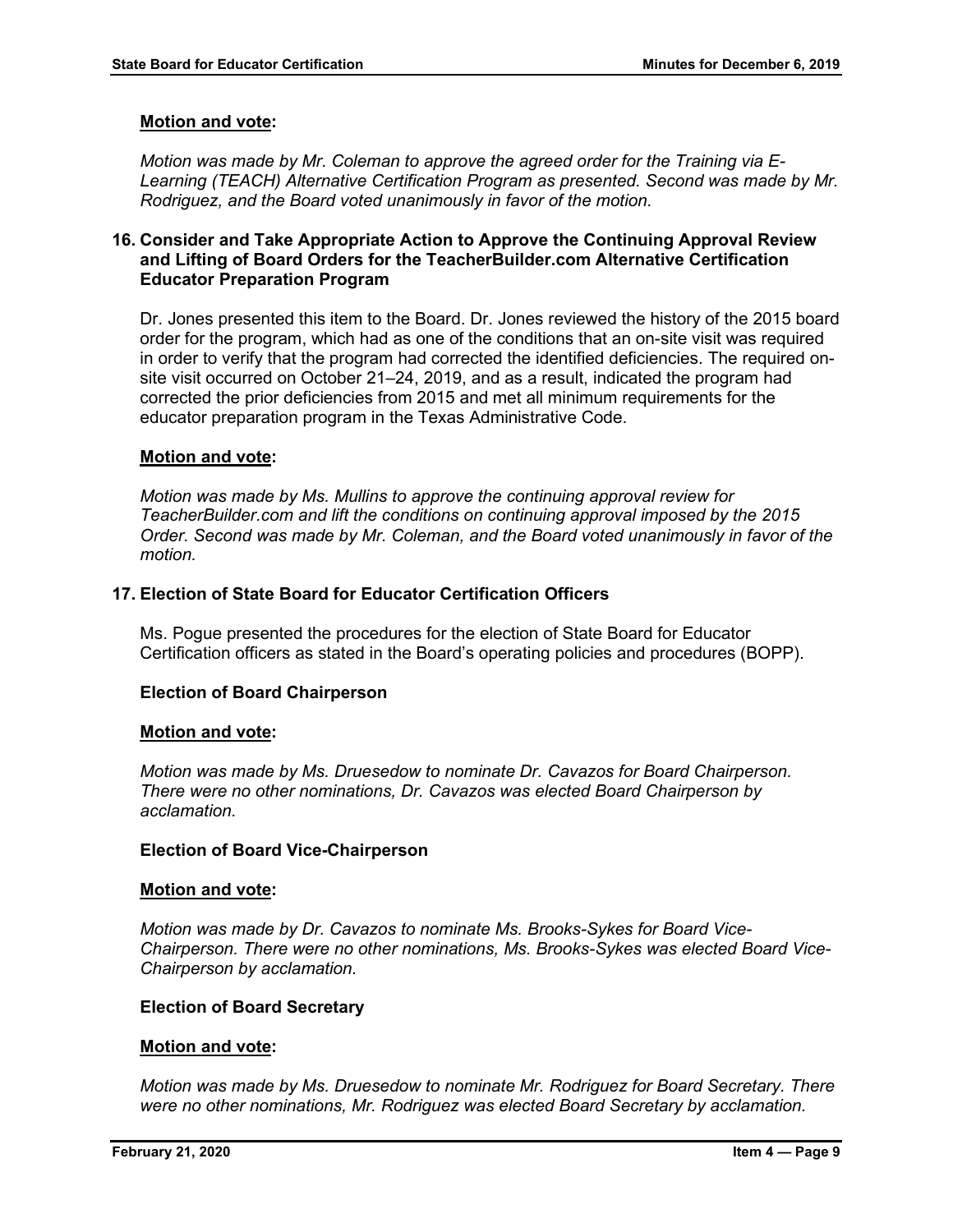The SBEC recessed at 10:45 AM.

The SBEC reconvened at 10:53 AM.

#### **DISCIPLINARY CASES**

### **18. Pending or Contemplated Litigation, including Disciplinary Cases**

# **A. Defaults**

#### **No Answer Defaults**

1. In the Matter of Ginleetrice S. Benton; Action to be taken: Consideration of Issuance of Default Judgment

Staff recommendation: 1-year suspension

5. In the Matter of Jonithon Myakal Canava; Action to be taken: Consideration of Issuance of Default Judgment

Staff recommendation: Revocation

7. In the Matter of Steven D. Allen; Action to be taken: Consideration of Issuance of Default Judgment

Staff recommendation: 1-year suspension and proof of successful completion of substance abuse treatment program

8. In the Matter of Donna Marie Burkhalter; Action to be taken: Consideration of Issuance of Default Judgment

Staff recommendation: 1-year suspension and proof of successful completion of substance abuse treatment program

9. In the Matter of Tirone Michael Curtis; Action to be taken: Consideration of Issuance of Default Judgment

Staff recommendation: Revocation

10. In the Matter of Naomi Fontenot; Action to be taken: Consideration of Issuance of Default Judgment

Staff recommendation: 1-year suspension and proof of successful completion of substance abuse treatment program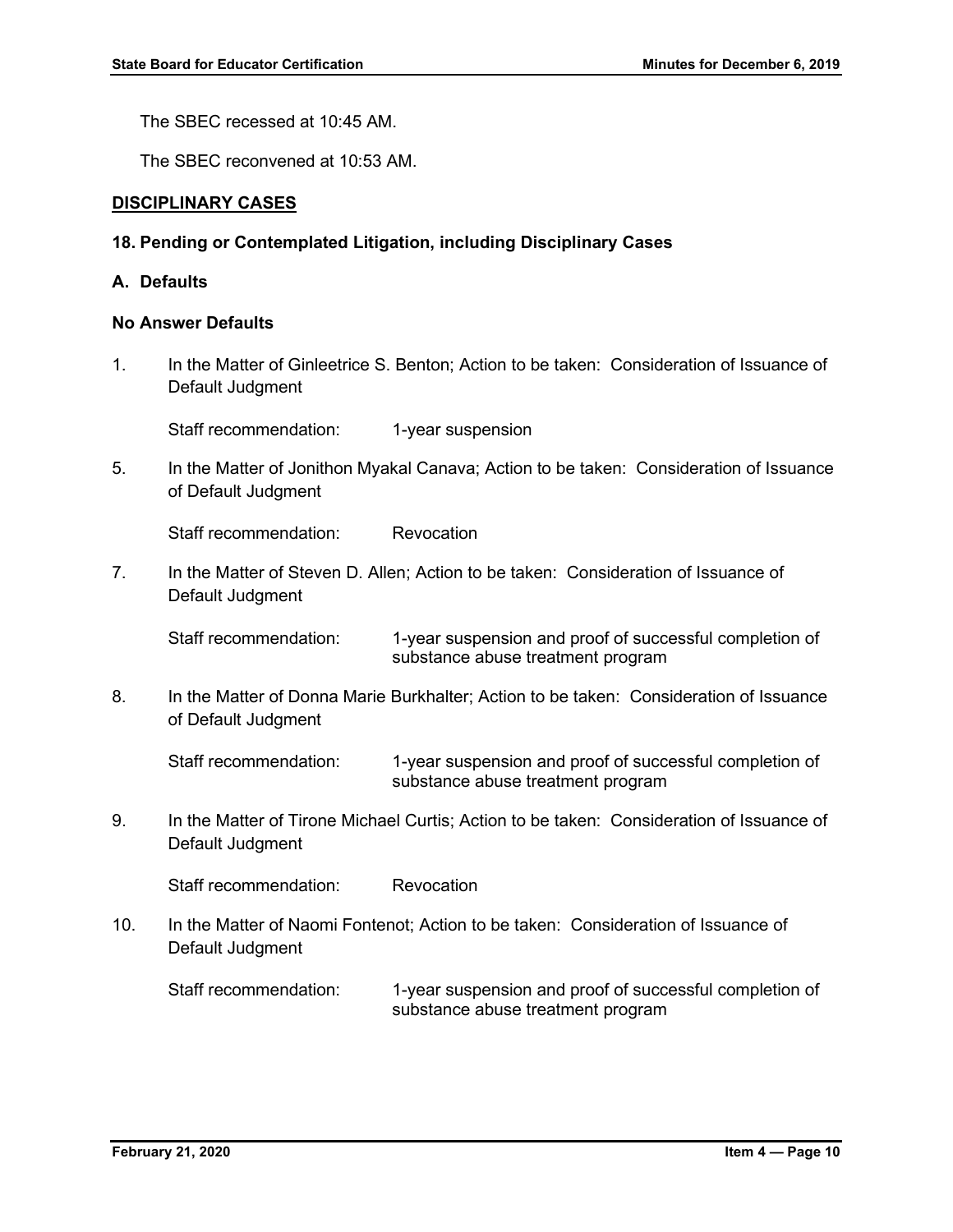11. In the Matter of Nicole Shannon George; Action to be taken: Consideration of Issuance of Default Judgment

Staff recommendation: Revocation

12. In the Matter of Gloria P. Munoz; Action to be taken: Consideration of Issuance of Default Judgment

Staff recommendation: Revocation

14. In the Matter of Daren L. Rodriguez; Action to be taken: Consideration of Issuance of Default Judgment

Staff recommendation: Revocation

15. In the Matter of Amanda Lynn Smith; Action to be taken: Consideration of Issuance of Default Judgment

Staff recommendation: 2-year suspension and proof of successful completion of substance abuse treatment program

17. In the Matter of Sherry Kay Lee; Action to be taken: Consideration of Issuance of Default Judgment

Staff recommendation: Revocation

18. In the Matter of Wendy R. Cabrera; Action to be taken: Consideration of Issuance of Default Judgment

Staff recommendation: Revocation

20. In the Matter of Michelle Morante; Action to be taken: Consideration of Issuance of Default Judgment

Staff recommendation: Revocation

21. In the Matter of Billy Robert Smith, Jr.; Action to be taken: Consideration of Issuance of Default Judgment

Staff recommendation: Revocation

#### **Motion and vote:**

*Motion was made by Dr. Cavazos to grant Staff's request for Issuance of Default Judgments on cases 1–21, with the exception of 2, 3, 4, 6, 13, 16, and 19 and enter final orders consistent with Staff's recommendations. Second was made by Mr. Coleman and the Board voted unanimously in favor of the motion.*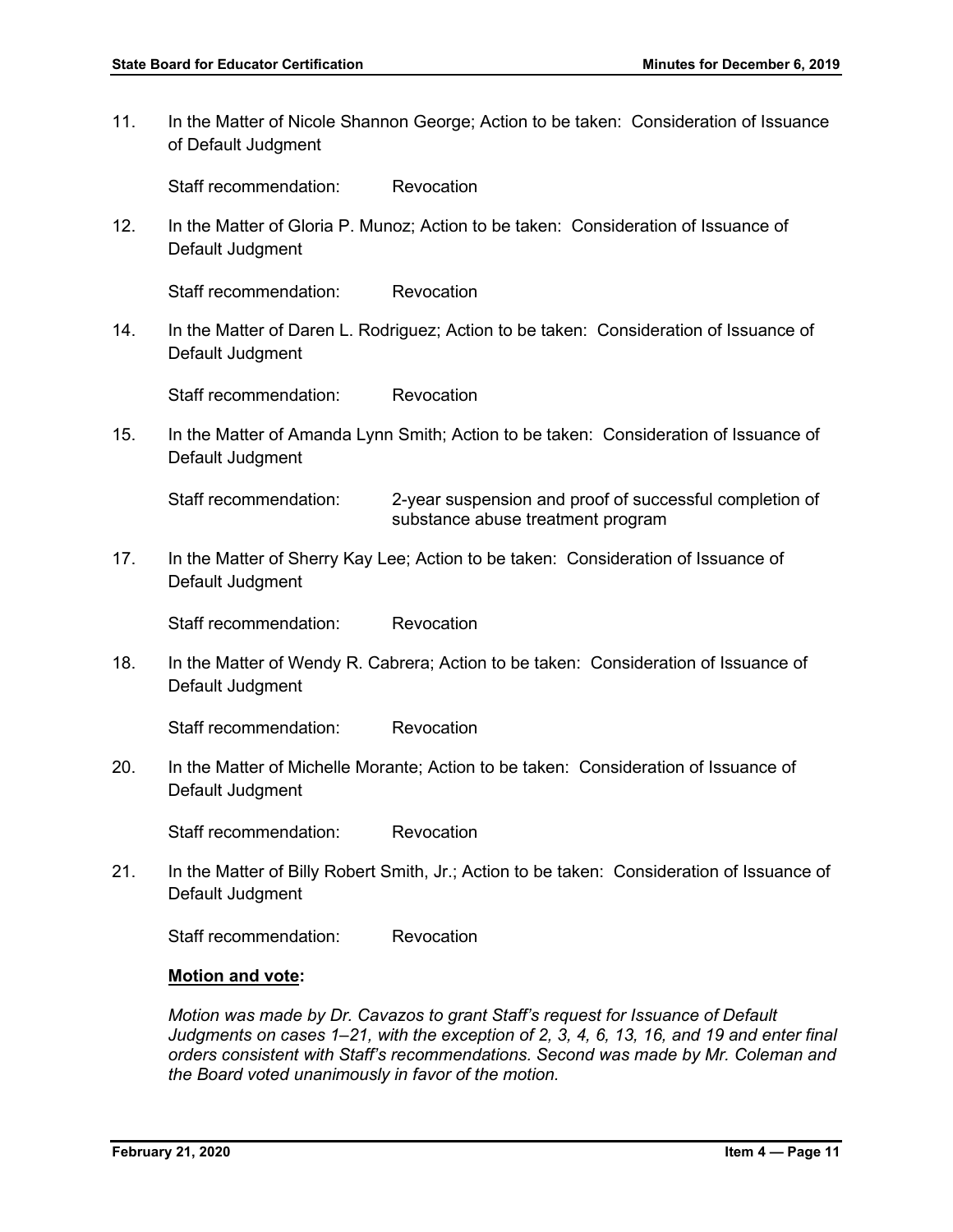4. In the Matter of Ernesto Cortez; Action to be taken: Consideration of Issuance of Default **Judgment** 

Staff recommendation: 18-month suspension

#### **Motion and vote:**

*Motion was made by Mr. Coleman to grant Staff's request for Issuance of Default Judgment on case number 4 and enter a final order of revocation. Second was made by Dr. Cavazos and the Board voted unanimously in favor of the motion.*

6. In the Matter of Kendall Wayne Walling; Action to be taken: Consideration of Issuance of Default Judgment

Staff recommendation: Revocation

### **Motion and vote:**

*Motion was made by Mr. Coleman to grant Staff's request for Issuance of Default Judgment on case number 6 and enter a final order of revocation. Second was made by Ms. MacDonald and the Board voted unanimously in favor of the motion.*

13. In the Matter of Ronald L. Rhea; Action to be taken: Consideration of Issuance of Default Judgment

Staff recommendation: 5-year suspension

#### **Motion and vote:**

*Motion was made by Mr. Coleman to grant Staff's request for Issuance of Default Judgment on case number 13 and enter a final order of permanent revocation. Second was made by Ms. Mullins and the Board voted unanimously in favor of the motion.*

16. In the Matter of Deborah M. Webb; Action to be taken: Consideration of Issuance of Default Judgment

Staff recommendation: 2-year suspension and proof of successful completion of substance abuse treatment program

#### **Motion and vote:**

*Motion was made by Ms. Brooks-Sykes to grant Staff's request for Issuance of Default Judgment on case number 16 and enter a final order of a 1-year suspension. Second was made by Ms. Mullins and the motion failed.*

*Motion was made by Dr. Cavazos to grant Staff's request for Issuance of Default Judgment on case number 16 and a final order consistent with Staff's recommendation. Second was made by Dr. Turner and the Board voted in favor of the motion; Dr. Cavazos, Dr. Turner, Ms. MacDonald, Mr. Rodriguez, Ms. Mason, and Mr. Coleman voted in favor of the motion; Ms. Brooks-Sykes voted against the motion.*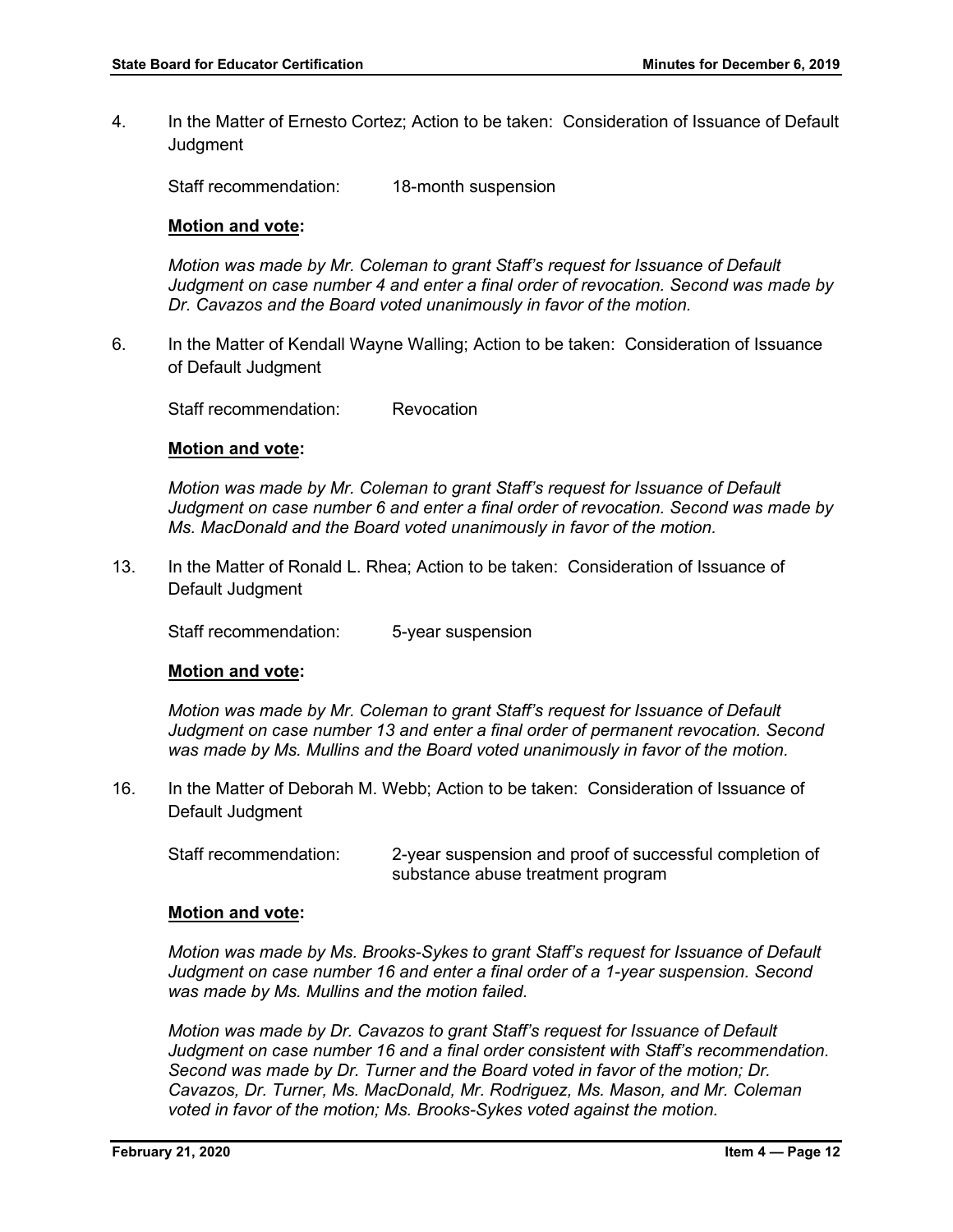19. In the Matter of Kendra Denise Herrera; Action to be taken: Consideration of Issuance of Default Judgment

Staff recommendation: 3-year suspension

#### **Motion and vote:**

*Motion was made by Mr. Coleman to grant Staff's request for Issuance of Default Judgment on case number 19 and enter a final order of revocation to Ms. Herrera's principal certificate and a 5-year suspension to Ms. Herrera's educator certificates. Second was made by Ms. Mason and the Board voted in favor of the motion; Dr. Cavazos, Dr. Turner, Ms. MacDonald, Mr. Rodriguez, Ms. Mason, Ms. Brooks-Sykes, and Mr. Coleman voted in favor of the motion; Ms. Mullins voted against the motion.* 

#### **The following cases were pulled by TEA staff and no action was taken:**

2. In the Matter of Neomi Rojas; Action to be taken: Consideration of Issuance of Default **Judgment** 

Staff recommendation: 1-year suspension

3. In the Matter of Ray Castillo; Action to be taken: Consideration of Issuance of Default **Judgment** 

Staff recommendation: Permanent Revocation

#### **SOAH Defaults**

1. In the Matter of Tarnesha Michele Sheppard; Action to be taken: Consideration of Issuance of Default Judgment

Staff recommendation: Permanent Revocation

Ms. Mason recused herself from voting on this matter.

#### **Motion and vote:**

*Motion was made by Dr. Cavazos to grant Staff's request for Issuance of SOAH Default Judgment and enter a final order consistent with Staff's recommendation. Second was made by Ms. Mullins and the Board voted unanimously in favor of the motion.*

2. In the Matter of Traci H. Rolles; Action to be taken: Consideration of Issuance of Default **Judgment** 

Staff recommendation: 4-year suspension and proof of successful completion of substance abuse treatment program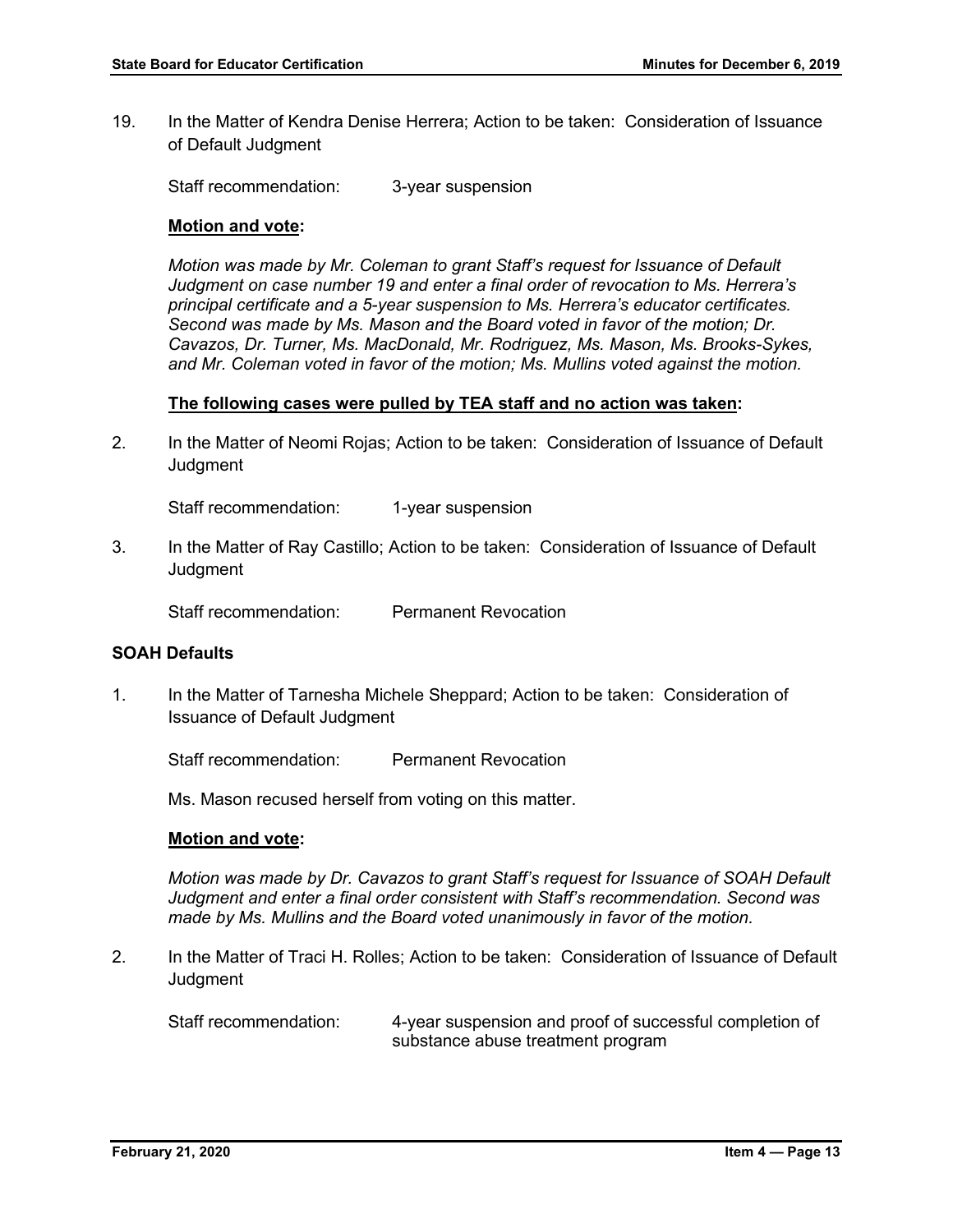### **Motion and vote:**

*Motion was made by Mr. Coleman to grant Staff's request for Issuance of SOAH Default Judgment and enter a final order consistent with Staff's recommendation. Second was made by Mr. Rodriguez and the Board voted unanimously in favor of the motion.* 

# **B. Motion for Rehearing**

1. *In re Kirsten Otey:* Consider and Take Appropriate Action on Motion to Extend Deadline to File Motion for Rehearing

Ms. Moriaty represented TEA staff. Mr. Wright represented the Respondent.

The SBEC entered into Executive Session at 11:36 AM pursuant to Texas Government Code §551.071 to obtain the advice of legal counsel.

The SBEC entered in open session at 11:53 AM. No action was taken in closed session.

#### **Motion and vote:**

*The Board took no action on Ms. Otey's Motion to Extend Time.*

#### **Contested Cases**

Proposals for Decision

1. Docket No. 701194349.EC, Texas Education Agency, Educator Leadership and Quality Division v. Aaron Jason Martin; Action to be taken: Consideration of Proposal for Decision and Issuance of Final Order.

ALJ Recommendation: Denial of certification

Staff Recommendation: Accept ALJ recommendation

Mr. Hensley represented TEA staff. Mr. Arismendez represented the Respondent.

#### **Motion and vote:**

*Motion was made by Mr. Coleman to accept the Proposal for Decision and issue a final order consistent with the ALJ's recommendations that Mr. Martin's application for educator certificates numbered XXX-XX-60-20 should be denied. Second was made by Dr. Cavazos and the motion*  failed; Mr. Coleman, Dr. Cavazos and Mr. Rodriguez voted in favor of the motion; Dr. Turner, *Ms. Mullins, Ms. Brooks-Sykes, and Ms. MacDonald voted against the motion.*

The SBEC entered into Executive Session at 12:33 PM pursuant to Texas Government Code §551.071 to obtain the advice of legal counsel.

The SBEC entered in open session at 1:11 PM. No action was taken in closed session.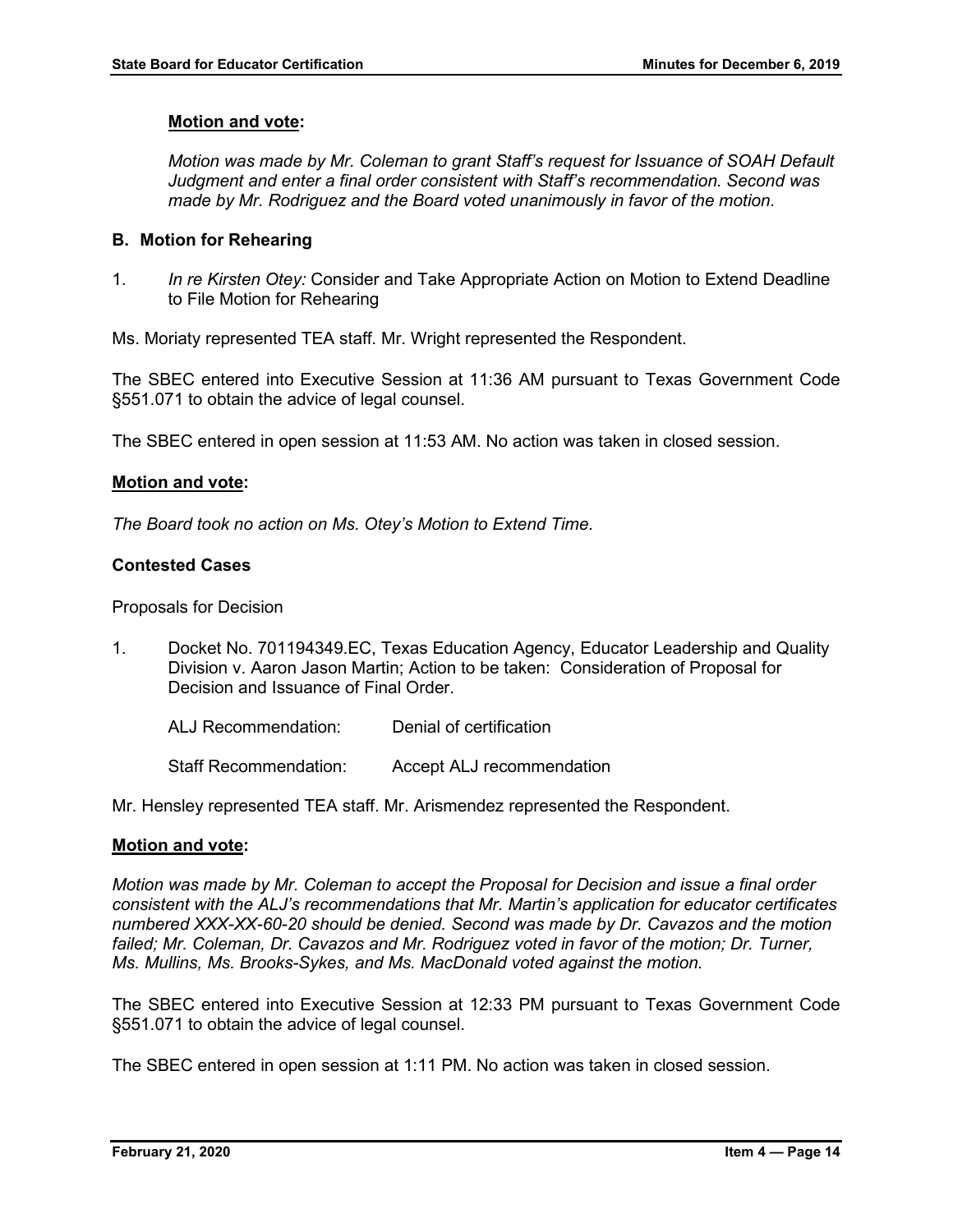*Motion was made by Ms. Brooks-Sykes that the Board accept the Proposal for Decision including Findings of Fact Nos 1–17, and Conclusions on Law Nos. 1–8, and modify conclusion of law no. 9 as follows:* 

*9. Petitioner lacked good moral character when he misrepresented his prior unreported crimes.* 

*I move that the Board strike conclusions of law Nos. 10 and 11.*

*I move that the Board add a Conclusion of Law that the Board may issue an educator certificate with conditions or restrictions. §249.15(a)(1).*

*I move that the Board issue Mr. Martin a standard certificate with an inscribed reprimand. Second was made by Ms. MacDonald and the Board voted unanimously in favor of the motion.*

2. Docket No. 701192595.EC, Texas Education Agency, Educator Leadership and Quality Division v. Diane Michelle Bush; Action to be taken: Consideration of Proposal for Decision and Issuance of Final Order.

ALJ Recommendation: Non-Inscribed Reprimand

Staff Recommendation: 2-year suspension

Ms. Moriaty represented TEA staff. Respondent did not appear.

#### **Motion and vote:**

*Motion was made by Ms. Brooks-Sykes that the Board adopt the Proposal for Decision including Findings of Fact Nos. 1–24 and 26 and Conclusions of Law Nos. 1–9 and 11–13. I move that the Board strike Finding on Fact No. 25 and that the Board modify Conclusions of Law Nos. 10 and 14 as follows:*

*10. Respondent's conduct was serious. 19 Tex. Admin. Code §249.17(c)(1).*

*14. Based on the Findings of Fact and Conclusions of Law, Ms. Bush's educator certificate should be issued an inscribed reprimand.*

*These modifications are permissible pursuant to Texas Government Code §2001.058(e) and are necessary because the Administrative Law Judge did not properly apply Board rules and policies.* 

*As the Board's rules state, "a certified educator holds a unique position of public trust."* 

*Ms. Bush's conduct was serious because she violated that public trust when she put student funds into her bank account and was unable to account for how much she had received or how much she had spent.* 

*Therefore, Conclusion of Law No. 10 should be changed to state that Ms. Bush's conduct was serious.*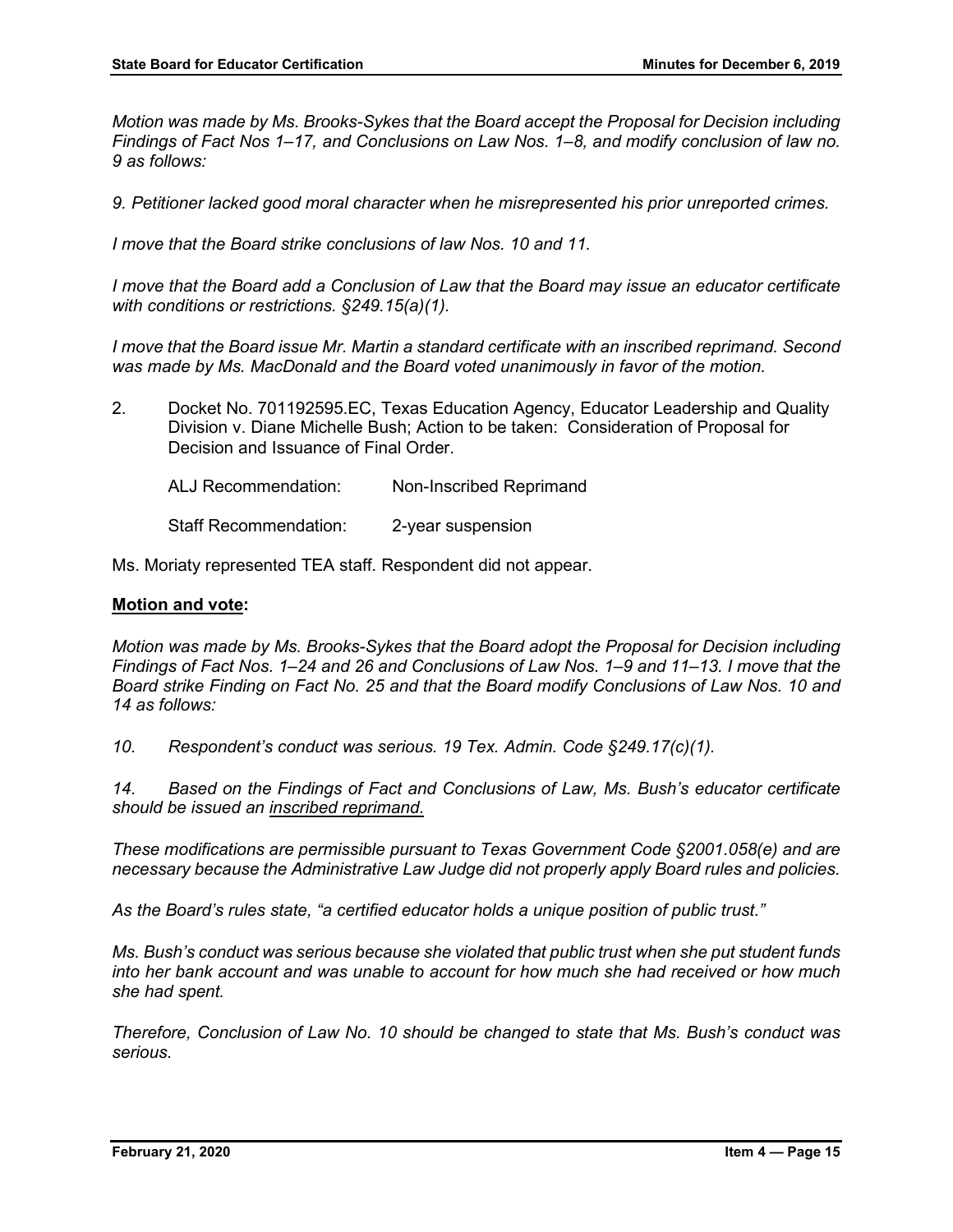*Given the seriousness of her conduct and the need to deter other educators from engaging in similar behavior, the sanction in Conclusion of Law No. 14 should be changed to an inscribed reprimand, rather than the non-inscribed reprimand recommended by the Administrative Law Judge.* 

*A non-inscribed reprimand has little deterrent value for other educators because it does not appear on the face of the educator's certificate. Second was made by Ms. MacDonald and the Board voted unanimously in favor of the motion.*

3. Docket No. 701193728.EC, Texas Education Agency, Educator Leadership and Quality Division v. David Demiglio; Action to be taken: Consideration of Proposal for Decision and Issuance of Final Order.

| ALJ Recommendation:   | No disciplinary action be taken |
|-----------------------|---------------------------------|
| Staff Recommendation: | Accept ALJ recommendation       |

Mr. Crabtree represented TEA staff. Mr. Tritico represented the Respondent.

### **Motion and vote:**

*Motion was made by Ms. Brooks-Sykes that the Board adopt the Proposal for Decision including Findings of Fact Nos. 1–5, and 7–26, and Conclusions of Law Nos. 1–13 in the Proposal for Decision as if fully set out herein.*

*I move that the Board strike Finding of Fact 6.*

*Striking Finding of Fact No. 6 is permissible pursuant to Texas Government Code §2001.058(e) and is necessary because the Administrative Law Judge ("ALJ") did not properly apply Board rules and policies.*

*While couched as a finding of fact, Finding of Fact No. 6 is actually a conclusion of law and an incorrect interpretation of the Board's rules.*

*The Board's rules do not require that a threatening person actually intends to inflict injury. Given the current reality of frequent mass violence in schools, all threats must be taken seriously regardless of the threatening person's actual intent.*

*I move that the Board issue a final order suspending Mr. Demiglio's educator certificates for 2 years. Second was made by Dr. Turner.*

The SBEC entered into Executive Session at 2:04 PM pursuant to Texas Government Code §551.071 to obtain the advice of legal counsel.

The SBEC entered in open session at 2:08 PM. No action was taken in closed session.

*Ms. Brooks-Sykes withdrew her motion and Dr. Turner withdrew her second.*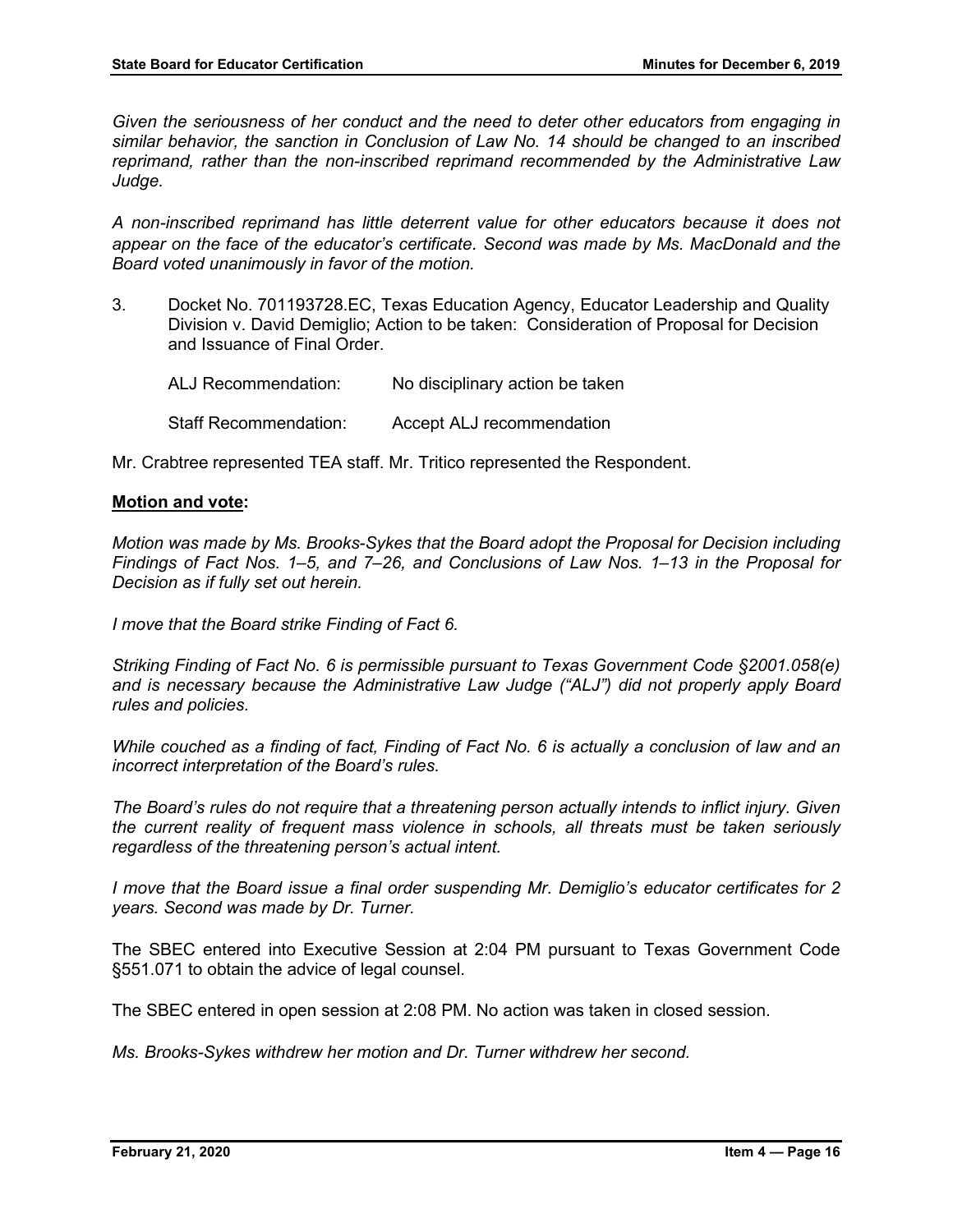*Motion was made by Ms. Brooks-Sykes that the Board adopt the Proposal for Decision including Findings of Fact Nos. 1–5, 7*–*24, and 26*–*27 and Conclusions of Law Nos. 1–6, 8–9, and 11–12. I move that the Board strike Findings of Fact Nos. 6 and 25 and that the Board modify Conclusions of Law Nos. 7, 10, and 13 as follows:*

*7. The preponderance of the evidence establishes that Respondent made threats of violence against school district employees, school board members, students, or parents of students. 19 Tex. Admin. Code §247.2(1)(I).*

*10. The preponderance of the evidence establishes that Respondent violated a provision of the Educator's Code of Ethics. 19 Tex. Admin. Code §249.15(b)(3).*

*13. Based on the Findings of Fact and Conclusions of Law, Mr. Demiglio's educator certificate should be suspended for 2 years.*

*These changes are permissible pursuant to Texas Government Code §2001.058(e) and are necessary because the Administrative Law Judge did not properly apply Board rules and policies.* 

*While couched as a finding of fact, Finding of Fact No. 6 is actually a conclusion of law and an incorrect interpretation of the Board's rules.*

*The Board's rules do not require that a threatening person actually intends to inflict injury. Given the current reality of frequent mass violence in schools, all threats must be taken seriously regardless of the threatening person's actual intent.* 

*Striking Finding of Fact No. 25 is permissible because it is actually an incorrect conclusion of law. There is a preponderance of evidence in the record to show that Respondent made a threat of violence against school employees: in Finding of Fact No. 4, the ALJ found that "Respondent made a statement to Destiny Crocker, who was a teacher under his supervision, to the effect that he wished he could shoot some teachers."* 

*It is also therefore necessary to modify Conclusions of Law Nos. 7 and 10 to reflect the correct interpretation of 19 Texas Administrative Code §247.2(1)(I) and hold that Mr. Demiglio's statement was a threat in violation of the Educators' Code of Ethics.* 

*To reflect the seriousness of this conduct and to deter other educators, the sanction in Conclusion of Law No. 13 should be modified to suspend Mr. Demiglio's certificates.* 

*I move that the Board issue a final order suspending Mr. Demiglio's educator certificates for 2 years. Second was made by Dr. Turner and the Board voted unanimously in favor of the motion.* 

4. Docket No. 701184944.EC, Texas Education Agency, Educator Leadership and Quality Division v. Jonathan Andy Salcido; Action to be taken: Consideration of Proposal for Decision and Issuance of Final Order.

| ALJ Recommendation: | No disciplinary action be taken |
|---------------------|---------------------------------|
|---------------------|---------------------------------|

Staff Recommendation: Accept ALJ Recommendation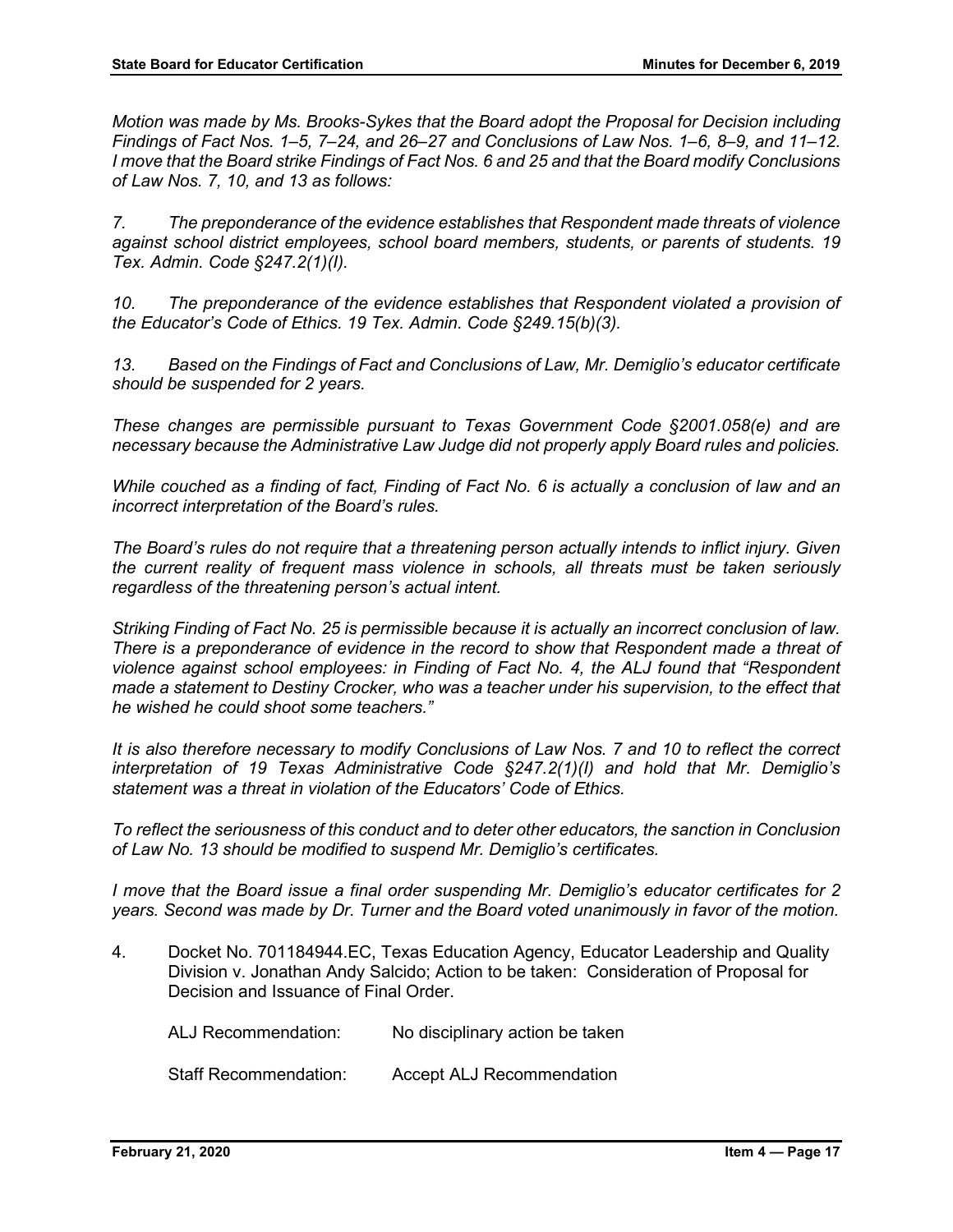Mr. Hensley represented TEA staff. Respondent did not appear.

#### **Motion and vote:**

5. Docket No. 701191389.EC, Texas Education Agency, Educator Leadership and Quality Division v. Aron Edward Dillahunty; Action to be taken: Consideration of Proposal for Decision and Issuance of Final Order.

ALJ Recommendation: No disciplinary action be taken

Staff Recommendation: Accept ALJ recommendation

6. Docket No. 701192455.EC, Texas Education Agency, Educator Leadership and Quality Division v. Leo Ramos; Action to be taken: Consideration of Proposal for Decision and Issuance of Final Order.

ALJ Recommendation: Permanent Revocation

Staff Recommendation: Accept ALJ recommendation

### **C. Court Cases**

### *District Court Cases*

- 1. David Turner v. Texas Education Agency, Educator Certification and Standards Division; Cause No. D-1-GN-17-002298, In the 250<sup>th</sup> District Court of Travis County, Texas.
- 2. Bradley Keith Bowen v. Texas Education Agency, Educator Certification and Standards Division; Cause No. D-1-GN-18-004203, In the 98<sup>th</sup> District Court of Travis County, Texas.
- 3. Blake Tittle v. Texas Education Agency, Educator Certification and Standards Division; Cause No. D-1-GN-18-007716, In the 345<sup>th</sup> District Court of Travis County, Texas.
- 4. Cynthia Maria Garcia v. Texas Education Agency, Educator Certification and Standards Division; Cause No. D-1-GN-18-007719, In the 250<sup>th</sup> District Court of Travis County, Texas.
- 5. Christopher Greene v. Texas Education Agency, Educator Certification and Standards Division; Cause No.  $D$ -1-GN-18-000016, In the 345<sup>th</sup> District Court of Travis County, Texas.
- 6. Leo Joseph Tran v. Texas Education Agency, Educator Certification and Standards Division; Cause No. 03-18-00855-CV, In the Court of Appeals, Third District of Texas.

The SBEC moved for a combined executive session and lunch break at 12:33 PM.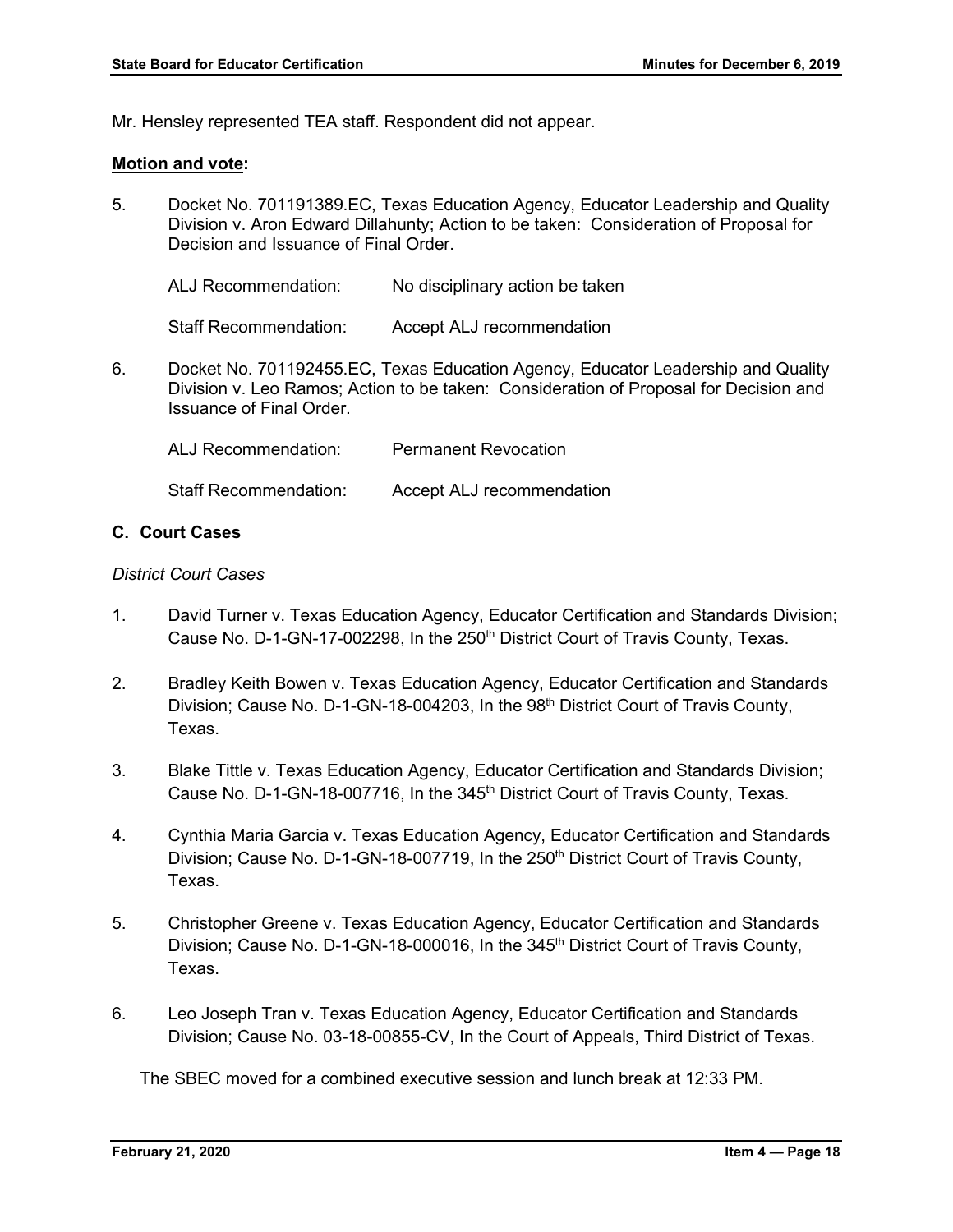The SBEC reconvened from executive session and lunch at 1:11 PM.

#### **DISCUSSION ONLY**

# **19. Discussion of Proposed Revisions to 19 TAC Chapter 228, Requirements for Educator Preparation Programs**

Dr. Jones presented this item to the Board. Dr. Jones highlighted the only change for this item from what was presented at the October 4, 2019 meeting pertaining to a candidate starting and completing their clinical teaching, internship, or practicum within one EPP as well as not accepting an incomplete clinical teaching, internship, or practicum experience from another EPP when a candidate transferred to another EPP. Removal of this proposed revision came after discussion and input from the board. He then highlighted the proposed revisions that were unchanged from the October 4 meeting.

Dr. Turner asked about the number of candidates who finished their program but did not test at the time. Dr. Jones explained that the 268 test is the most recent test to change and staff is looking at the calls and inquiries that are answered. The proposed revision currently being worked on for the February 2020 meeting will help address candidate preparation concerns if they did not test while enrolled in the program.

Mr. Villagrana asked for clarification related to the added language in the required instruction in mental health, substance abuse, and youth suicide that can be offered as a course or as part of a degree program and the implications for alternative certification programs. Mr. Franklin indicated that the wording added was to mirror the language found in the statute itself. Mr. Lofters explained that Institutions of Higher Education (IHEs) often contract with third-party providers who provide instruction in areas, then accept the course work or instruction as their own credit. He indicated that in cases like this, alternative certification programs could work as a third-party provider giving the instruction and the IHEs accept it and gives credit from the institution for what was provided to the student and is part of a degree program.

Mr. Rodriguez asked if there was a distinction between a person who is deployed by assignment or a person who volunteered for an assignment for someone who was on active military reserve and also is a candidate in an EPP regarding an out-of-state/country clinical teaching or a practicum. Dr. Jones said the wording did not make a distinction and applied in the same manner to both.

Mr. Villagrana asked if better wording could be provided in the section about program closure and candidates transferring to another program of their choice to include that the candidate must be accepted by the new program to avoid confusion. Dr. Jones indicated that revised language would be included for the board to review to address this concern.

# **20. Discussion of Proposed Amendments to 19 TAC Chapter 235, Classroom Teacher Certification Standards, Subchapter B, Elementary School Certificate Standards, Subchapter D, Secondary School Certificate Standards, and Subchapter F, Supplemental Certificate Standards**

Ms. Burkhart and Ms. Andujar presented this item to the Board. Ms. Burkhart and Ms. Andujar outlined the development of the certification standards for special education, bilingual education, and for teachers of students with DeafBlindness.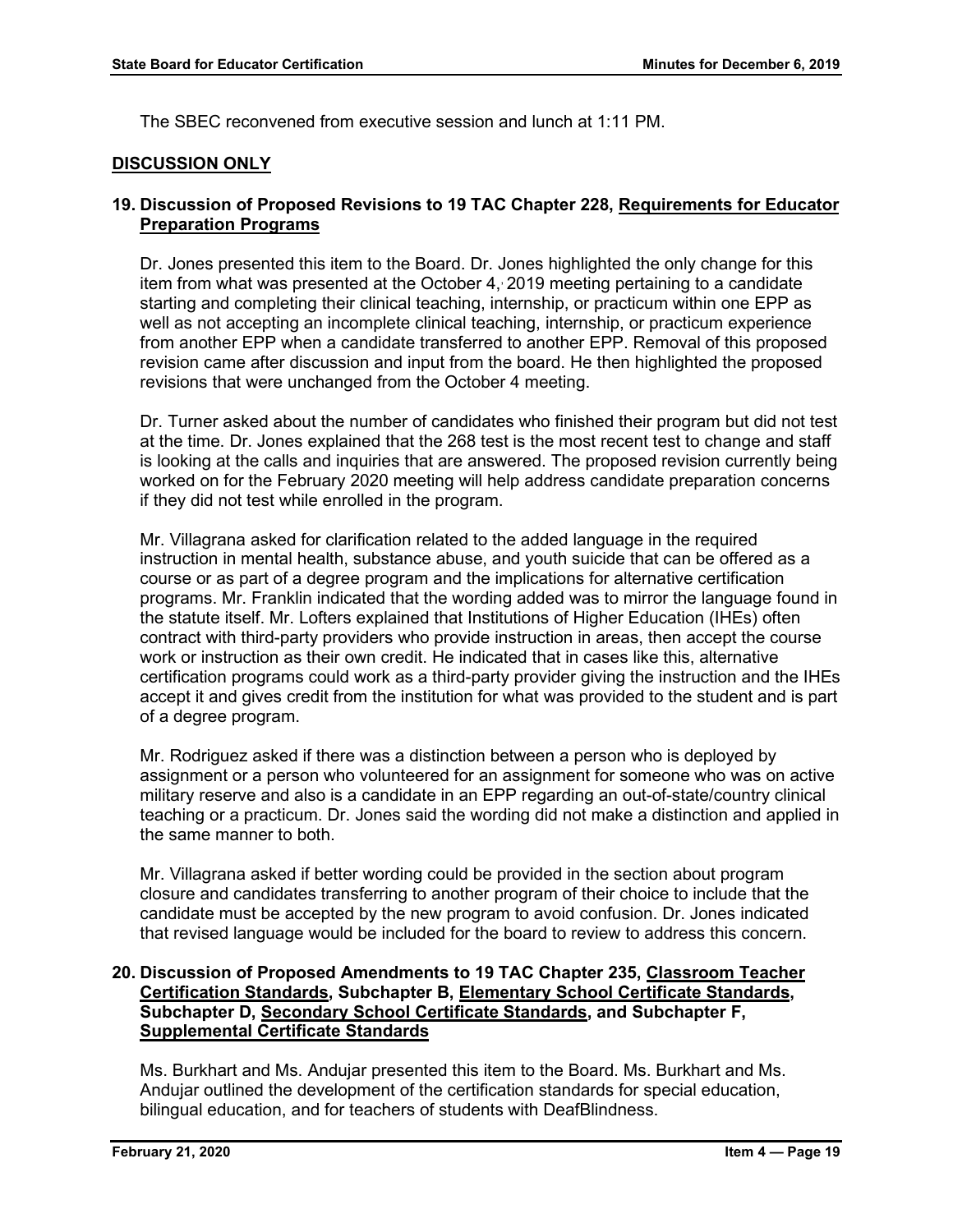Public Comment was provided by: Chris Montgomery Emily Coleman Rachael Early

### **21. Discussion of edTPA Pilot and Test Development Updates**

Ms. Burkhart presented this item to the Board. She gave updates on the first year of the edTPA pilot, as well as the application process for the 2020–2021 pilot. She noted that 34 candidates had submitted portfolios and that 33 programs have applied to participate in the second year of the pilot. Dr. Stacey Edmondson from Sam Houston State University presented on the status of investigating the use of T-TESS as a certification assessment. Dr. Edmondson emphasized that they are neither campaigning against the edTPA nor developing an instrument to compete with the edTPA. Dr. Cavazos requested a side-by-side comparison of the two performance assessments.

### **22. Discussion of Proposed Revisions to 19 TAC Chapter 232, General Certification Provisions**

Mr. Franklin presented this item to the Board. Mr. Franklin explained that the revisions reflected in the item implements recent legislation regarding continuing professional education and provides a reorganization and clean-up of the chapter.

Public Comment was provided by: Jan Friese

# **23. Discussion and Update on Educator Testing Data**

Dr. Olofson and Ms. Perez presented this item to the Board. Dr. Olofson noted the contents of the data as responsive to the Board's request, and highlighted cautions in interpretation included in the item.

Mr. Villagrana raised considerations for accountability and test attempts beyond the first two and asked about small numbers of candidates and evaluating programs. Dr. Olofson noted that the Board has adopted a small group aggregation procedure for accountability, and that the Board had previously determined the two attempts used for accountability.

Ms. Mullins noted the low first-time pass rate for some areas. Dr. Olofson noted that EPPs are able to monitor these data, and that the accountability system holds EPPs accountable for individual certification areas as well as at the programmatic level.

Dr. Cavazos noted that these data provided opportunities for staff and EPPs to do deep dives. Ms. Perez noted that these data inform staff's work related to standards and certification redesign. Mr. Rodriguez noted that this data is informative on many levels and provided opportunities for work. Mr. Franklin noted that staff also views Out of State and Pre-Admission Content Test pass rates, along with when and how tests have been updated.

Public Comment was provided by: Dr. Rae Queen